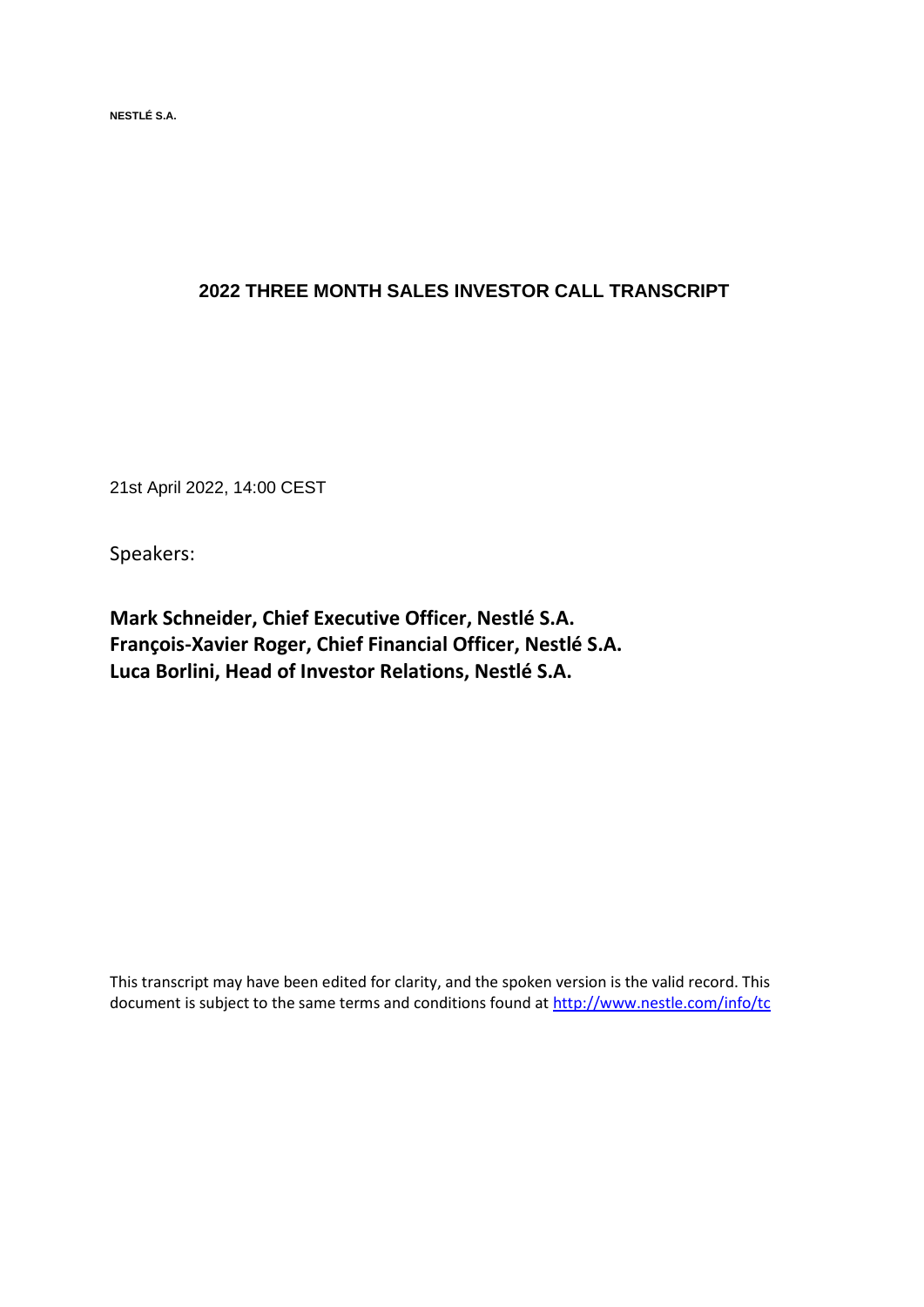### **Luca Borlini, Head of Investor Relations, Nestlé S.A.**

### **Slide: Title slide**

Good afternoon, and good morning to everyone. Welcome to the Nestlé three-month 2022 sales webcast. I am Luca Borlini, Head of Nestlé's Investor Relations. Today, I am joined by our Chief Executive Officer, Mark Schneider, and our Chief Financial Officer, François Roger. Mark will begin with our usual the key messages and discuss the full year 2022 guidance. François will follow with a review of the three-month 2022 sales figures. We will then open the lines for your questions.

#### **Slide: Disclaimer**

Before we begin, please take note of our disclaimer. Now I hand over to Mark.

### **Mark Schneider, Chief Executive Officer, Nestlé S.A.**

#### **Slide: Title**

Thank you, Luca, and a warm welcome to our conference call participants today. As always, we appreciate your interest in our company.

### **Slide: Key messages**

We are pleased to report another strong start to the year. We reached 7.6% organic sales growth in Q1, with increased pricing and resilient Real Internal Growth. Building on the strong starts in 2020 and 2021, this brings our three-year compound annual organic sales growth rate to 6.5% for Q1. It is literally a story of growth on growth on growth.

In a year that saw significant and increasing input cost inflation, we stepped up pricing in a responsible manner. At the same time, we launched meaningful innovations and saw strong growth in our affordable offerings, which ensures that consumers retain access to our products.

The Nestlé team did a superb job navigating continued supply chain challenges, taking mitigating actions to offset cost increases and staying focused on mid-to-long term business and sustainability priorities. This is the third year in a row where the entire team has to operate under external crisis conditions, and I tip my hat in admiration for their commitment, energy and perseverance.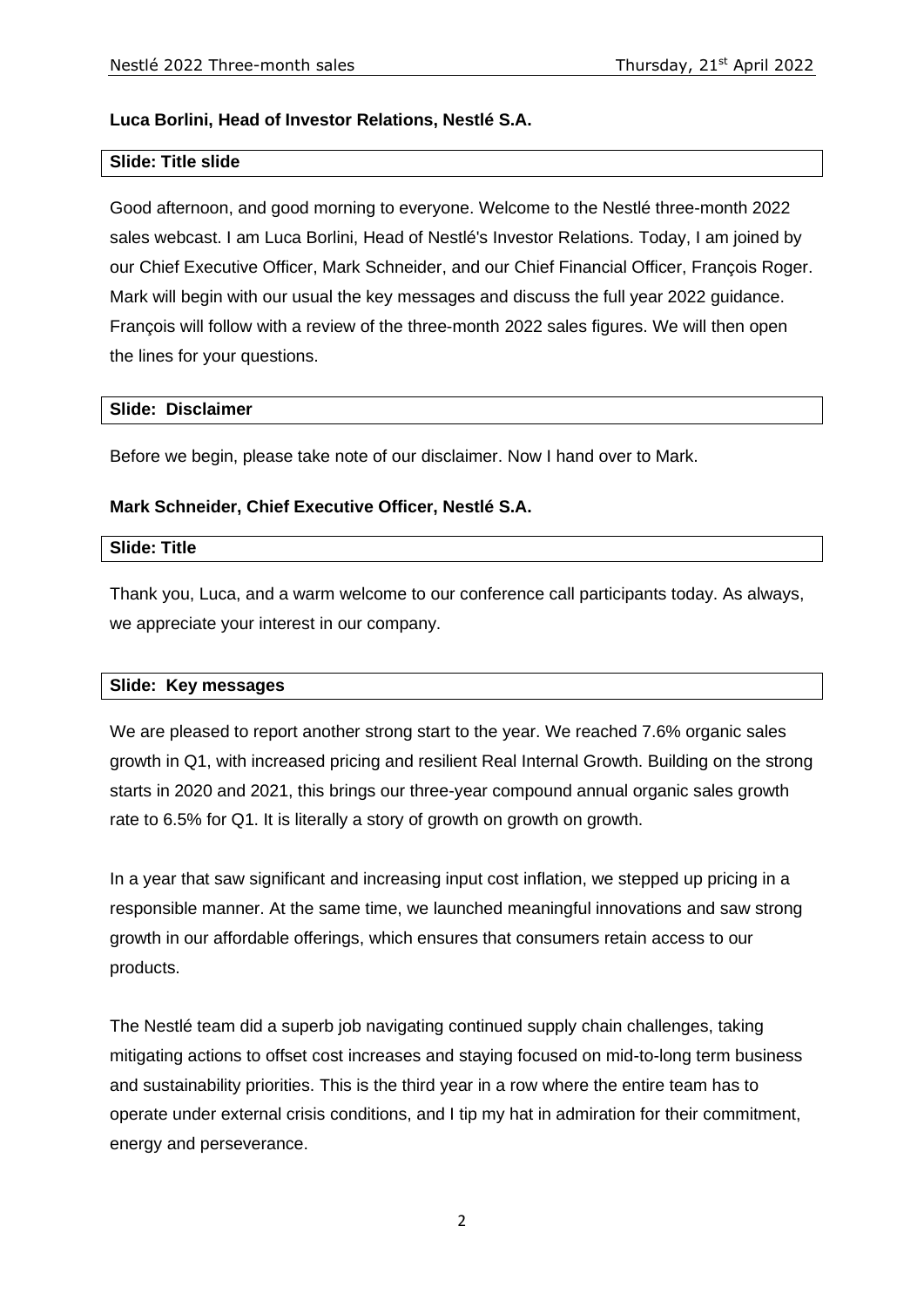The war in Ukraine brought unspeakable human suffering. It also exacerbated supply chain disruptions and inflationary pressures in the food industry. Our values as a food company are more needed than ever to avoid unintended consequences and unnecessary suffering and shortages. I am particularly proud of all the help and support that the Nestlé Team has been providing on the ground in Ukraine and to Ukrainian refugees in neighboring countries.

Turning to business development, I am pleased to confirm that our acquisition of a majority stake in Orgain closed on April 1<sup>st</sup>. We had announced this transaction on February  $2^{nd}$  and are pleased with the prompt closing which creates strong momentum for the integration in Nestlé Health Science. We welcome Orgain's founder, Dr. Andrew Abraham, who will continue as CEO of Orgain, to our team. We share a common vision of what healthy and nutritious food can do and look forward to learning from each other.

### **Slide: 2022 Guidance confirmed**

Before handing it over to François, let me turn to our guidance. As you can see on slide 5, we are confirming our full-year guidance for 2022. Obviously, a lot has happened since our full-year 2021 publication on February 17<sup>th</sup>.

Our start into the year was stronger than expected and we believe that our organic sales growth guidance is conservative at this point. At the same time, inflationary pressures have increased a lot since then and in ways that were not foreseeable at that time. As a result of this changing context, our guidance range of 17.0% – 17.5% for the Underlying Trading Operating Profit Margin has become more challenging than before when we described it as conservative.

With this, I would like to hand it over to François for the detailed financials. I look forward to answering your questions later.

### **François-Xavier Roger, Chief Financial Officer, Nestlé S.A.**

#### **Slide: Title slide**

Thank you, Mark, good morning or good afternoon to you all.

#### **Slide: Three-month sales growth**

Let me start with the highlights for the first quarter of 2022.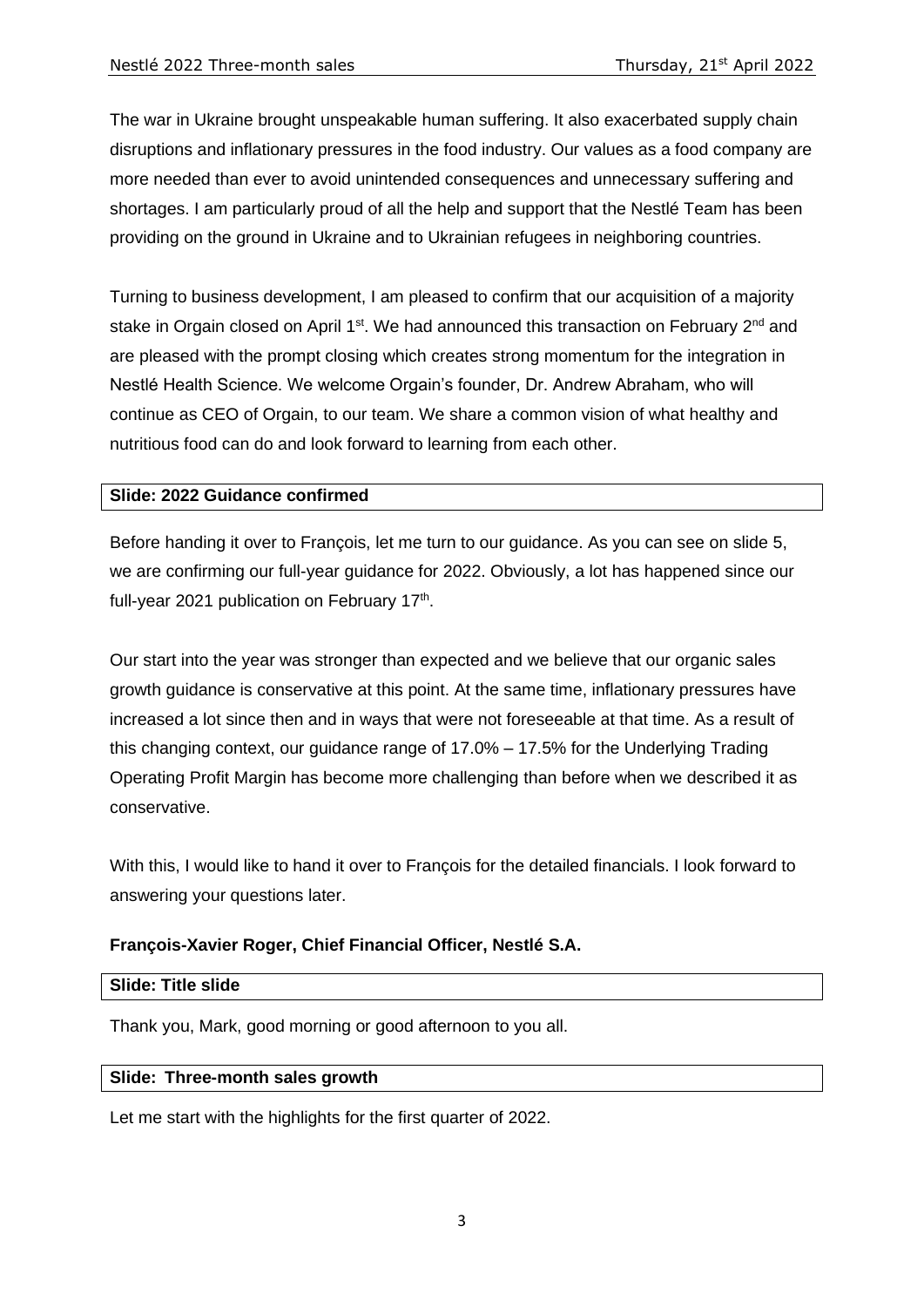Organic growth was 7.6%. Pricing stepped up to 5.2% to reflect significant cost inflation. RIG was resilient at 2.4%.

We now exclude the Russia region from organic growth, given disrupted trading conditions and our decision to focus on essential food in Russia, as announced on March 23rd. This is a conservative approach, as our organic growth would have been higher if we had included the Russia region.

Net divestitures reduced sales by 1.3%, largely related to the Nestlé Waters North America transaction, which closed on March 31, 2021. Divestitures were partially offset by acquisitions, including the core brands of The Bountiful Company.

The negative impact on sales from foreign exchange moderated to 0.8%.

Total sales for the first three months were CHF 22.2 billion, a 5.4% increase versus last year on a reported basis.

# **Slide: Strong growth across developed and emerging markets**

Turning to the distribution of growth between developed and emerging markets.

Organic growth in developed markets was 6.7%, based on increased pricing and resilient RIG.

Growth in emerging markets reached 8.8%, with balanced contribution from RIG and pricing. Growth was supported by strong momentum for affordable offerings, particularly in AOA.

### **Slide: Strong momentum in retail and further recovery in out-of-home**

Let's now consider the breakdown of sales by channel.

Organic growth for retail sales remained strong at 5.9%, with a high base of comparison in 2021. Growth remained well above pre-COVID levels.

Within retail, e-commerce sales grew by 5.0%, building on very strong growth of 39.6% in the first quarter of 2021.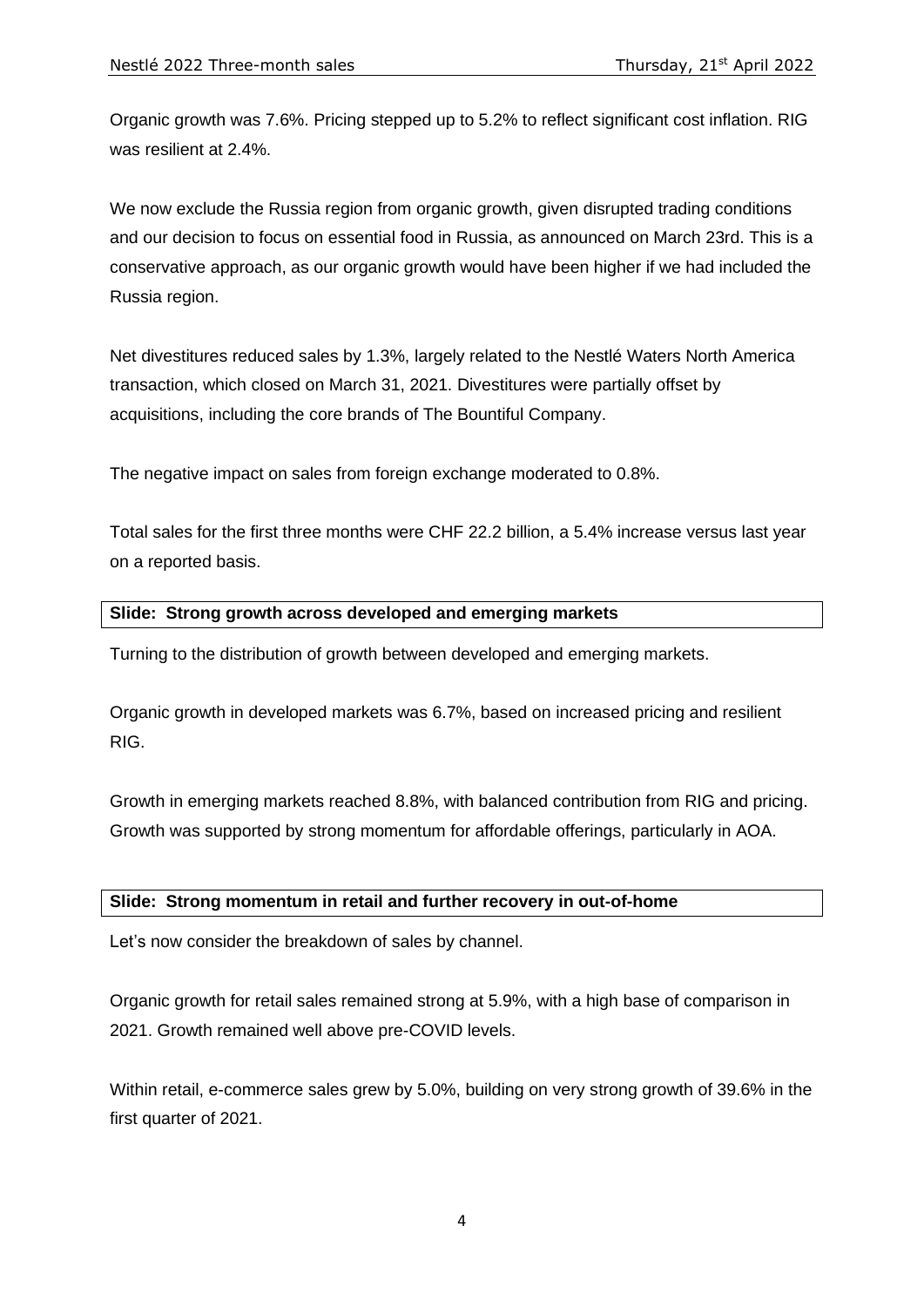Organic growth in out-of-home channels reached 35.6%, with sales now exceeding 2019 levels.

#### **Slide: Increased pricing reflects significant cost inflation**

Pricing stepped up to 5.2% in Q1. We expect further price increases over the course of the year to reflect significant cost inflation. Increases will continue to be implemented in a progressive and responsible manner.

The impact from cost inflation is expected to be significantly higher in 2022 versus 2021. Compared to when we talked to you in February, we now expect an even greater inflationary impact as a result of the war in Ukraine.

### **Slide: 2-year average real internal growth (RIG)**

So far, we have not seen any material evidence of negative RIG elasticity linked to price increases. We expect to see some going forward as we increase pricing further following higher levels of inflation. Market share trends continue to evolve favorably.

RIG was 2.4% in Q1-2022, following a high base of comparison. Just as a reminder, RIG was exceptionally high at 6.4% in Q1-2021, based on strong COVID-related demand.

This chart shows the 2-year average RIG, which provides a more meaningful view of our underlying performance as it reduces the volatility of COVID-related demand. The 2-year stack for RIG was 4.4% in the first quarter, which is broadly in line with the trend we have seen over the last few quarters and higher than pre-COVID levels.

### **Slide: Zone North America**

Let's now look at the results of our seven operating segments, beginning with Zone North America, where we saw 9.9% organic growth.

Growth was supported by increased pricing, strong momentum in e-commerce and premium products, as well as a further recovery of out-of-home channels. The Zone saw continued broad-based market share gains, led by Pet food, Coffee and Creamers.

By product category, Purina PetCare, Nestlé Professional, Starbucks out-of-home products and Water posted double-digit growth. Within Water, Essentia posted close to 40% growth.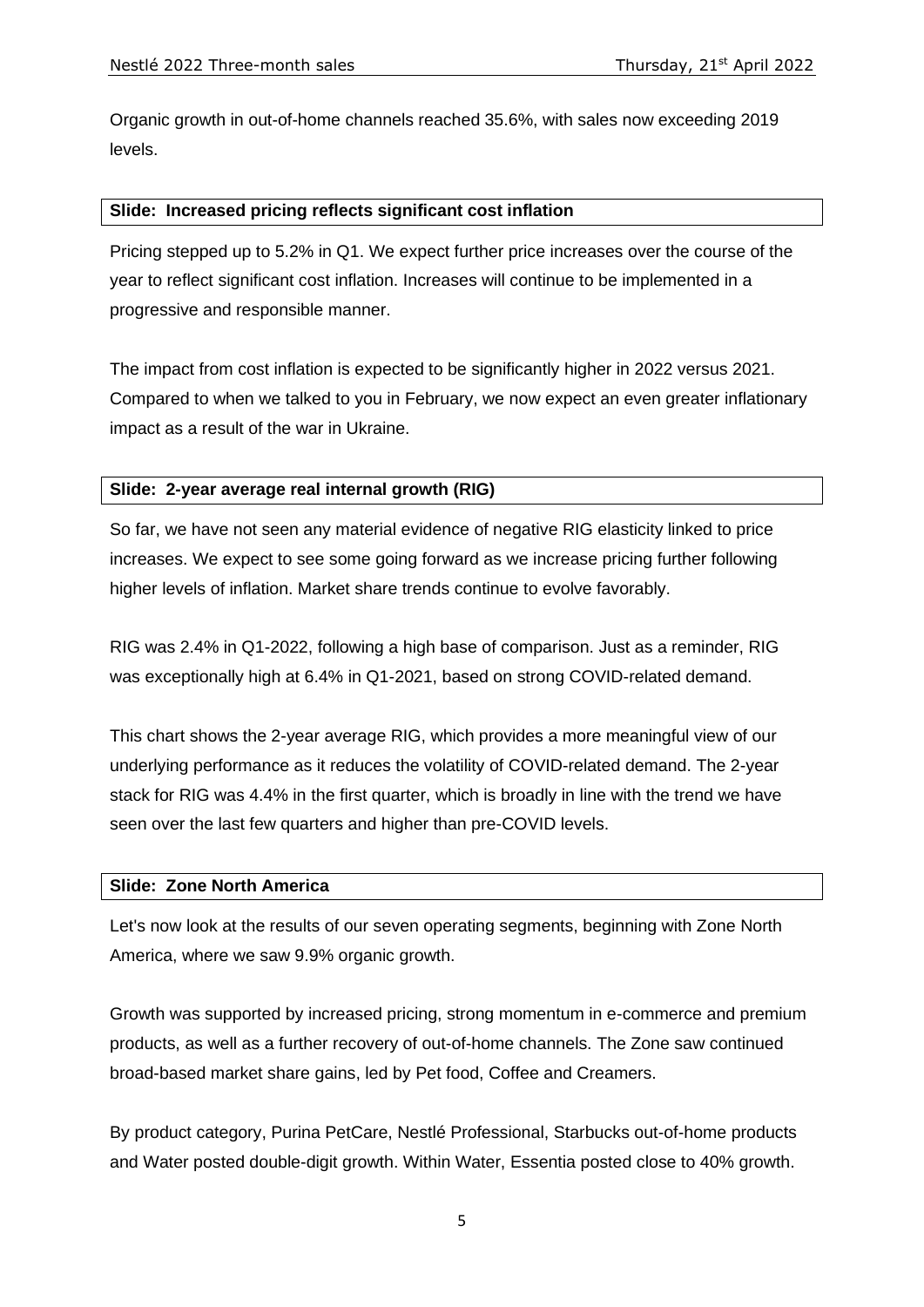The Beverages category reported high single-digit growth, with strong demand for Starbucks at-home products and Coffee-mate.

Frozen food saw positive growth, despite supply chain constraints and a high base of comparison in 2021.

### **Slide: Zone Europe**

Shifting to Zone Europe**,** which reported high single-digit organic growth, supported by increased pricing, sustained e-commerce momentum and a further recovery in out-of-home channels. The Zone continued to see market share gains, particularly in Pet food, Coffee, Infant nutrition and Plant-based food.

By product category, the key growth driver was Nestlé Professional, with sales exceeding 2019 levels. Purina PetCare, Infant nutrition and Water all grew at double-digit rates. Confectionery reported mid-single-digit growth, with a strong recovery for KitKat and gifting products. Growth in Coffee was almost flat, following double-digit growth in the first quarter of 2021. Culinary saw a sales decrease, impacted by a high base of comparison. Garden Gourmet plant-based products continued to see strong momentum.

### **Slide: Zone Asia, Oceania and Africa**

Moving next to Zone AOA. The Zone reported mid-single-digit organic growth, with particular strength in South Asia and Sub-Saharan Africa, Japan and South Korea.

Growth was supported by increased pricing, a further recovery in out-of-home channels and continued momentum for affordable offerings, which delivered close to double-digit growth. The Zone saw market share gains in most categories, particularly Culinary, Coffee and Ice cream.

By product category, Culinary and Nestlé Professional grew at a double-digit rate. Coffee, Cocoa and malt beverages as well as Confectionery posted high single-digit growth. Growth in Infant nutrition was positive, driven by Lactogen.

### **Slide: Zone Latin America**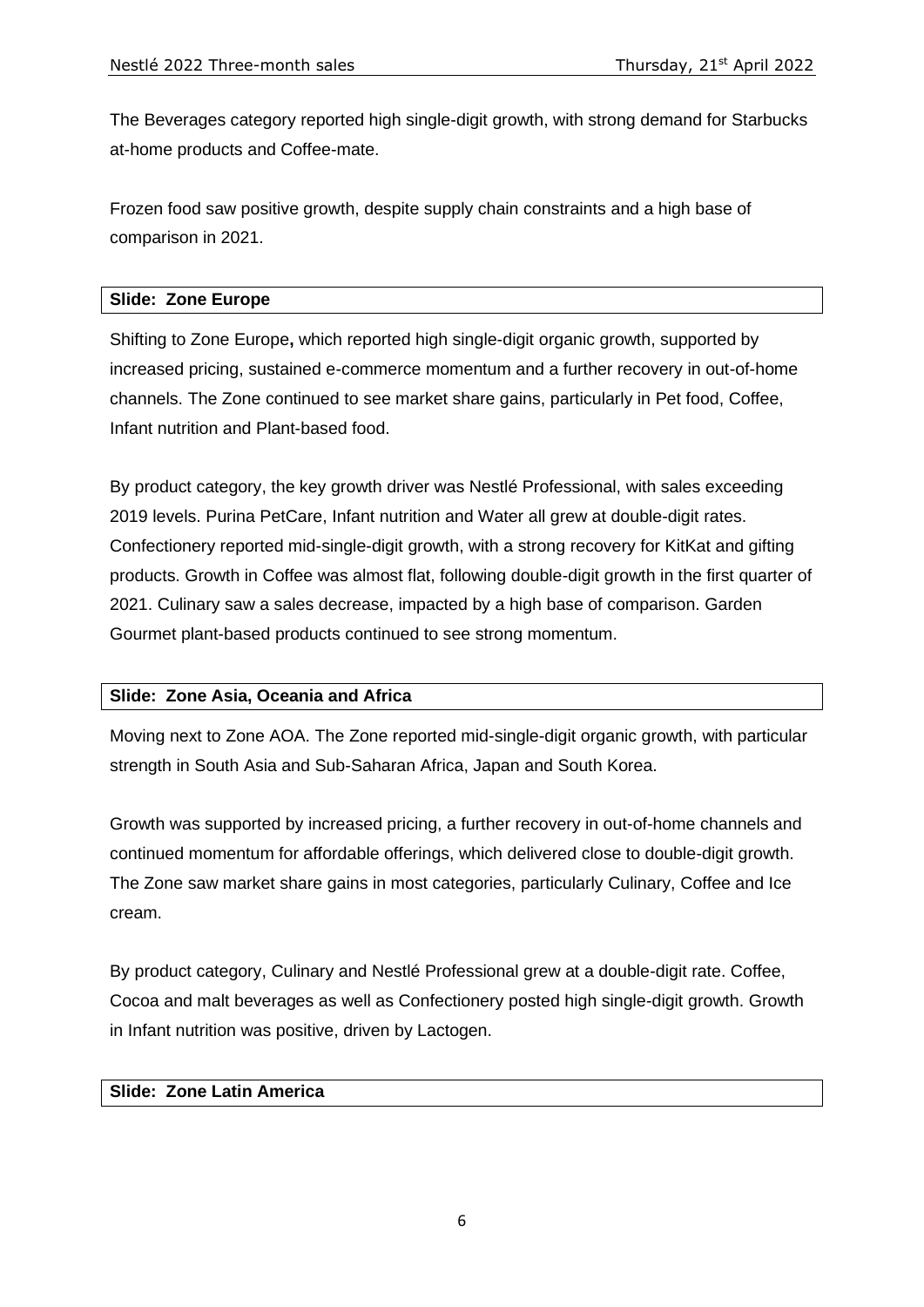Next is Zone Latin America, which reported double-digit organic growth, building on a high base of comparison in 2021. RIG remained resilient despite significantly higher pricing. It is worth highlighting that foreign exchange had a positive effect of 1.8% on sales growth.

Growth was supported by strong execution and continued e-commerce momentum, with broad-based contributions across most geographies and product categories. The Zone saw market share gains in Pet food, Infant nutrition and Chilled dairy.

By geography, the Zone's three largest markets, Brazil, Mexico and Chile, all reported double-digit growth.

By product category, Confectionery, Purina PetCare and Nestlé Professional reported strong double-digit growth. Within Confectionery, Garoto in Brazil performed strongly in the first quarter. Infant Nutrition saw mid-single-digit growth, based on robust demand for Nido and NAN functional products. Growth in Dairy was flat, following a high base of comparison in 2021.

# **Slide: Zone Greater China**

Moving now to Zone Greater China. Organic growth was 3.4%, partly impacted by the timing of Chinese New Year. Pricing was slightly negative, reflecting low food-related inflation in the region.

Excluding Infant nutrition, the Zone reported close to double-digit growth supported by innovation and market share gains, particularly in Culinary, Ready-to-drink coffee and Confectionery.

By product category, strong sales developments in most categories were partly offset by a sales decline in Infant nutrition, where turnaround initiatives continued. Sales in Coffee and Culinary grew at a double-digit rate, supported by new product launches, including Starbucks mini-cups and Totole Oyster Sauce. Nestlé Professional reported high single-digit growth, despite regional lockdowns and a high base of comparison in 2021. Confectionery posted high single-digit growth, led by strong demand for Shark wafer chocolate and solid growth for Hsu Fu Chi.

# **Slide: Nespresso**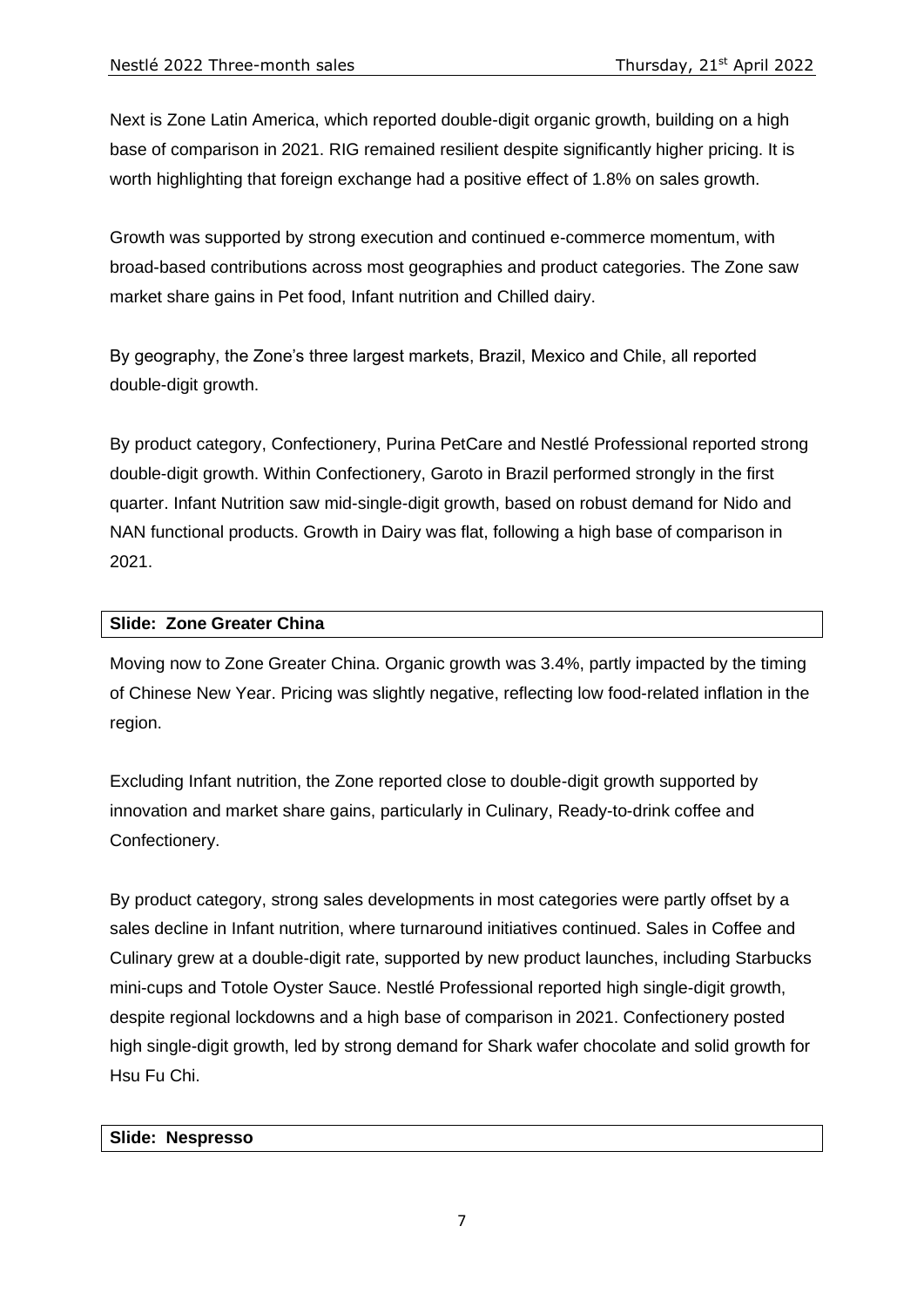Next is Nespresso**,** which reported low single-digit organic growth, following 17.1% growth in the first quarter of 2021.

The Vertuo system saw continued momentum and out-of-home channels recovered further, particularly in Hotel, Restaurant and Catering segments. New product launches also supported growth. Boutique sales increased strongly with the lifting of movement restrictions.

By geography, North America posted double-digit growth with continued market share gains. Europe reported a sales decrease following double-digit growth in 2021. Other regions combined recorded double-digit growth.

#### **Slide: Nestlé Health Science**

Finally looking at Nestlé Health Science, the business posted mid-single-digit growth, building on two consecutive years of double-digit growth. Innovation and geographic expansion were key growth contributors.

Consumer care saw low single-digit growth. Healthy-aging products grew at a double-digit rate, supported by Boost in the United States and Canada, and Nutren in Brazil. Vitamins, minerals and supplements posted slightly positive growth, following a high base of comparison in early 2021 during the pandemic. Vital Proteins and Solgar continued to see strong momentum. We also saw strong growth for Optifast*,* a weight-management solution. Medical Nutrition reported double-digit growth, with continued strong sales developments for pediatric products. Palforzia, the peanut allergy treatment, saw signs of increased adoption after COVID-related delays.

By geography, sales in North America grew at a mid-single-digit rate. Europe saw a slight sales decrease, while other regions posted double-digit growth.

### **Slide: Broad-based growth across categories**

Let's now look at product categories. Growth was broad-based and supported by increased pricing, with market share gains, particularly in Coffee, Pet food, Culinary and Nestlé Health Science.

When looking at growth for the first quarter, we see consumer demand somewhat normalizing by channel. Categories with greater at-home consumption, such as Culinary and Dairy, saw softer growth over a high base of comparison, but sales remained ahead of pre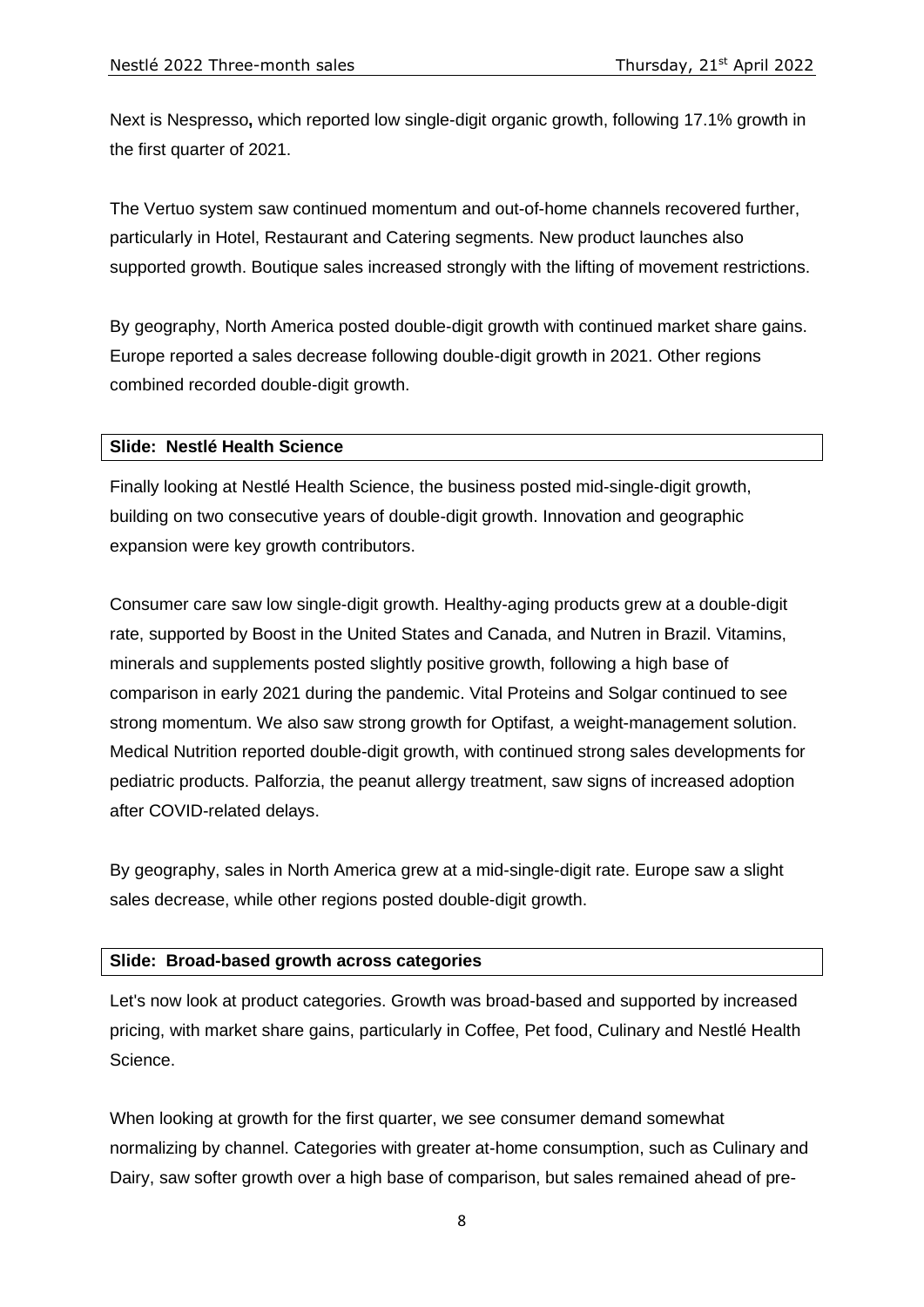pandemic levels. By contrast, categories with greater exposure to out-of-home channels and on-the-go consumption, such as Confectionery and Water saw a strong recovery over a low base of comparison.

Within Powdered and liquid beverages**,** Coffee saw high single-digit growth over a high base of comparison in 2021, with broad-based contributions from all brands. Sales of Nescafé Ready-to-drink and Starbucks products grew at a double-digit rate, supported by new product launches. Cocoa and malt beverages reported high single-digit growth, driven by strong demand for Milo.

PetCare maintained double-digit growth with strong pricing and solid RIG. Sales in most segments and geographies grew at a double-digit rate with market share gains. Purina's performance was driven by sustained strong demand for premium products Purina Proplan and Purina ONE, as well as veterinary products. The recently launched ProPlan LiveClear continues to resonate strongly with consumers and organic growth reached 65%. The product is now distributed in 25 markets.

Nutrition and Health Science posted 4.5% growth. Sales in Infant nutrition grew by 3.9%, led by the Americas and Europe. In North America, growth was helped by supply shortages in the market. Outside of China, Infant nutrition saw market share gains helped by double-digit growth for HMO products. We have already discussed Nestlé Health Science.

Prepared dishes and cooking aids saw 2.9% growth, based on strong sales development for Ambient culinary in Zone AOA and China. Plant-based food products continued to deliver double-digit growth.

Milk products and Ice cream recorded 4.2% growth. The key growth drivers were Coffee creamers and Ice cream. Ambient dairy saw positive growth, building on a mid-teen base of comparison for 2021.

Growth in Confectionery reached 10.5%, reflecting a continued recovery in impulse and gifting products. Within Confectionery, sales of KitKat grew at a double-digit rate. Waters posted 21.3% growth, composed of 7.2% pricing and 14.1% RIG. Growth was supported by a steady recovery in out-of-home channels and strong growth for international premium brands.

Let me now hand over to Luca for Q&A.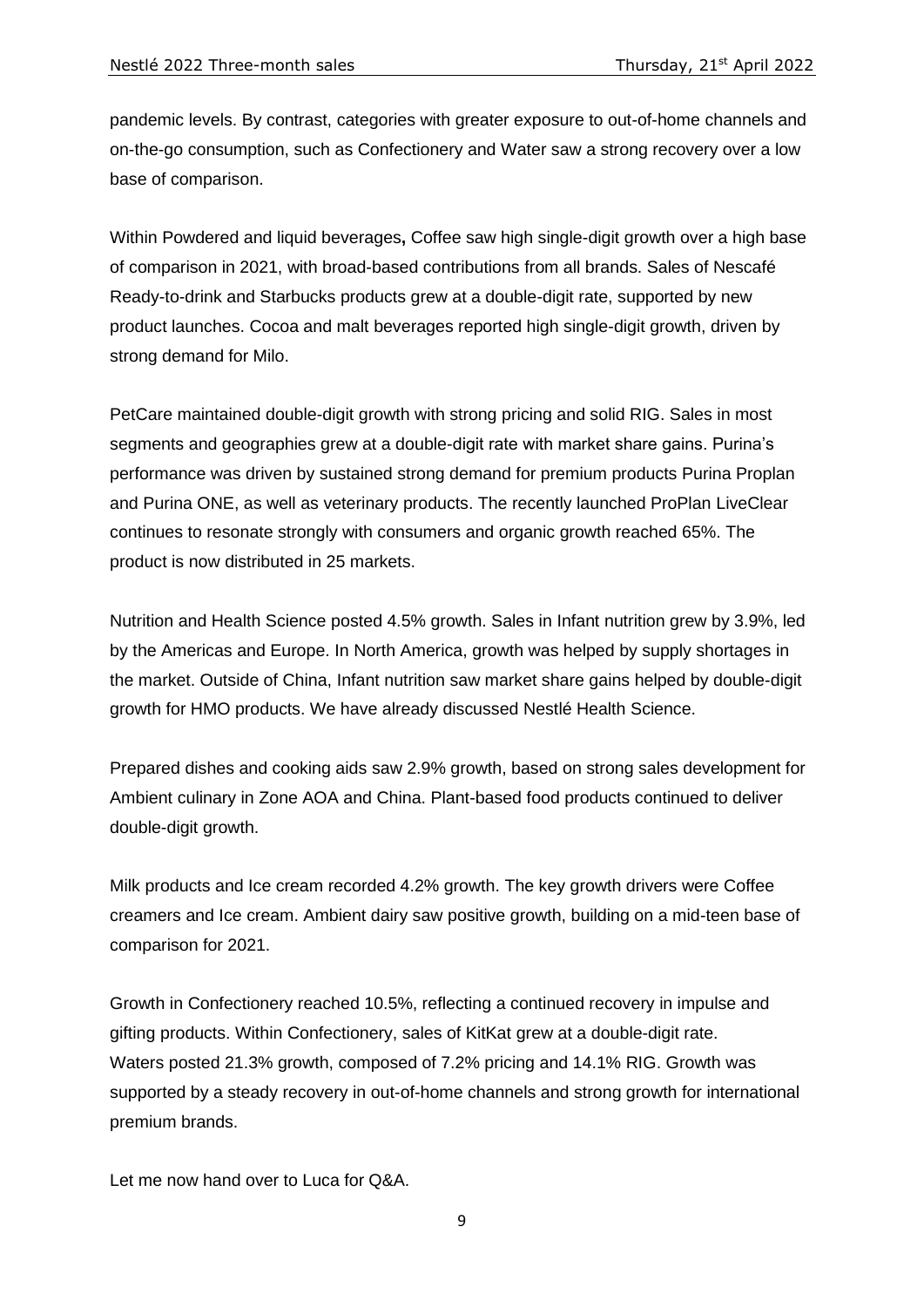# **Q & A Session**

### **Luca Borlini, Head of Investor Relations, Nestlé S.A.:**

Thank you, François. With that, we move to the Q&A session. We move the lines for questions from financial analysts. Please limit yourself to no more than two questions. The first question is from Céline Pannuti, JPMorgan.

# **Questions on: Margin guidance Consumer demand and performance of PPP and Premium in Q1**

# **Céline Pannuti, JPMorgan**

Thank you for taking my question. First, I would like to rebound on Mark, your commentary at the beginning about your guidance on margin that has become more challenging. Can you talk about whether the 17% to 17.5% is still something that you would expect the year end margin to land within? And can we have a bit of an understanding of how your COGS inflation has moved relative to where you thought in February and whether we should expect, as a consequence, H2 margin to be down as well as H1?

My second question is on consumer demand. You said that you saw very little evidence of elasticity. Is it possible to see where you are looking forward maybe to some pressure in the future? Can you talk about where exactly you would expect that by region or category? And is it possible to know how your PPP and your premium products grew in the quarter?

# **Mark Schneider, Chief Executive Officer, Nestlé S.A.:**

Céline, thank you. When it comes to the guidance, it's very important as we confirm the guidance in all elements. Just because I did qualify the underlying trading operating profit margin for you as conservative in February, given of course all the changes that have happened since, I felt it was necessary to point out that, that description no longer applies, that it has become more aggressive. So this is just in the spirit of giving you up-to-date information.

Let me also circle back to that spirit mid of February and before the Russian invasion in Ukraine. I think some people had expected that we would share some inflation expectation, which we didn't do at the time. I hope everyone understands in hindsight that this was prudent. This is a highly volatile situation and I think the company is fully focused on navigating this very particular circumstance where we have significant input cost inflation. Then, of course, we have to take responsible pricing action. But this is not an environment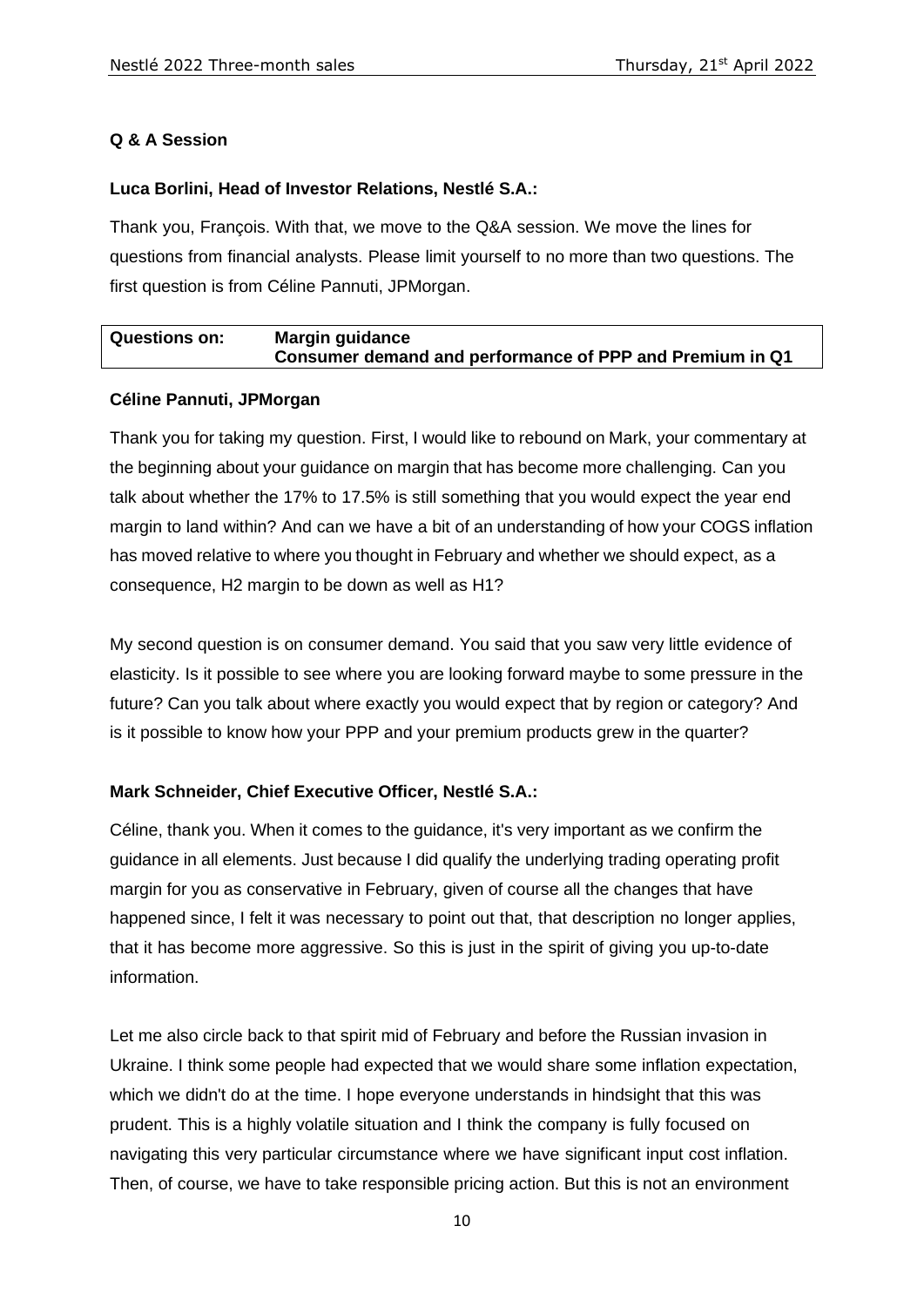where it's easy to share detailed forecasts. It's really literally day-to-day, week by week, and this is what we're fully focused on right now.

When it comes to comparing elasticities and RIG and so forth, we can clearly try and give you some helpful hints. But it's also important when you compare different quarters here, that we are dealing with significant supply chain constraints. So for example, when you look at North America, we could have sold more, and we were clearly supply chain constrained in some areas. This applies to raw materials. But also to labor, sometimes we couldn't run lines that we wanted to run. And it also applies to distribution because distribution capacity is super tight. So that's why it's important, as much as we're trying to give transparency, not to jump to wrong conclusions.

I think so far, the punchline is that consumer demand has proven to be resilient. Then obviously, we do expect now some elasticity later in the year because of the fact that simply, when you stack all of these price increases on top of each other, it does have some impact on what the consumer has to pay for the basket.

# **Luca Borlini, Head of Investor Relations, Nestlé S.A.:**

Maybe, François, you want to take the question on premium and affordability?

# **François-Xavier Roger, Chief Financial Officer, Nestlé S.A.:**

On PPP and premium yes indeed, both of them have grown at a higher rate than the average of Nestlé during the first quarter of 2022. So this is good news. This is the same trend as we have seen in the past, which means that there is a polarization of the market towards the extremes, if I can say so, both premium and PPP. So no change versus what we have seen in the past.

### **Luca Borlini, Head of Investor Relations, Nestlé S.A.:**

Great. Next question is from Guillaume Delmas at UBS.

# **Questions on: Nestlé Health Science Product safety and production plant audits**

### **Guillaume Delmas, UBS:**

Two questions for me, please. The first one is on Nestlé Health Science, where you've reported mid-single-digit organic sales growth. I think that's the lowest quarterly organic sales growth we've seen from this division in more than three years, and it seems to be mostly due to vitamins.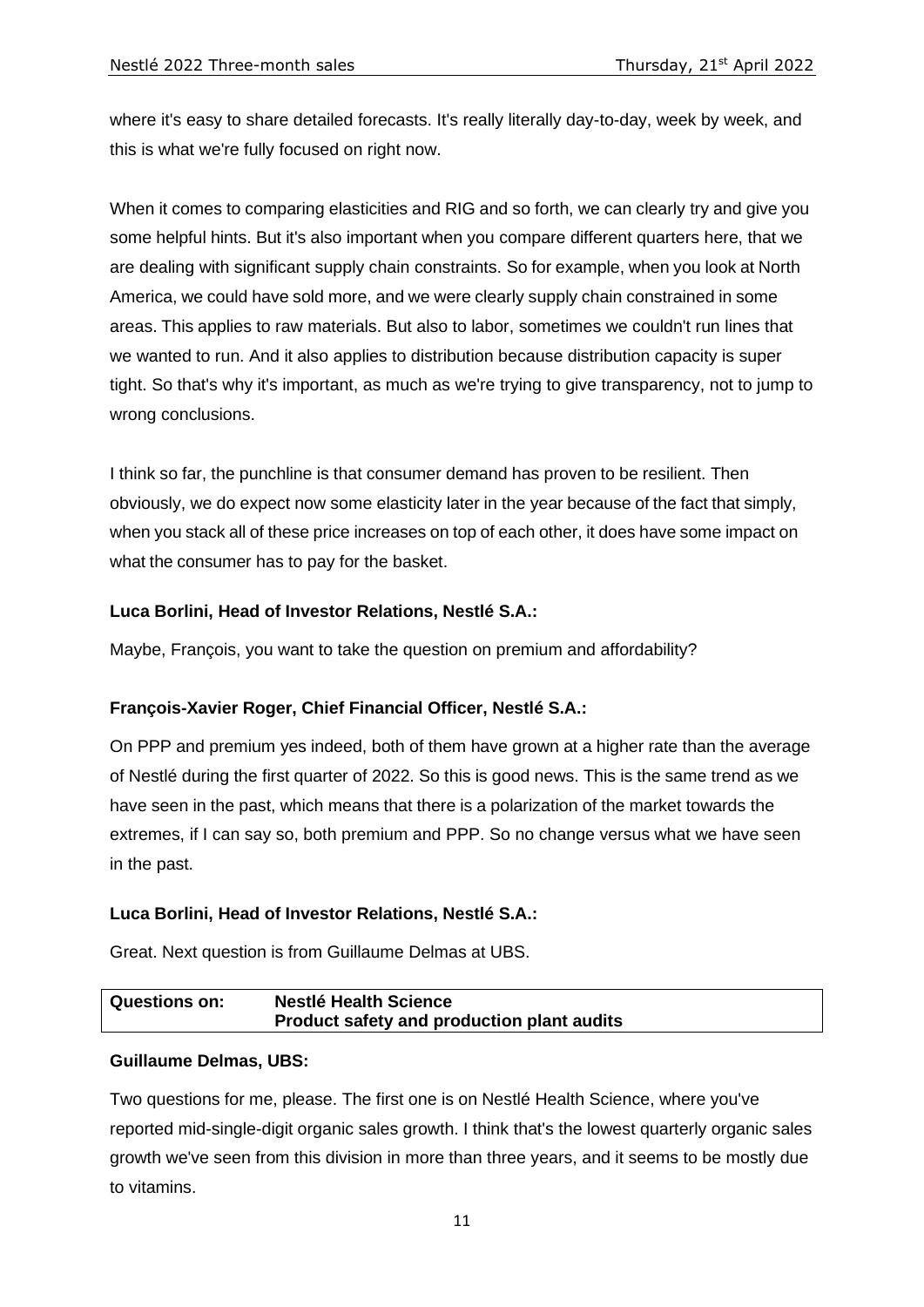Looking ahead, the base of comparison doesn't get any easier. So I'm wondering if 2022 should be viewed as a year of normalization for Nestlé Health Science, as you lap two very strong years, or if you expect some sequential acceleration over the coming quarters?

Then my second question is on the tragic death of two children in France and also a dozen children apparently suffering permanent injuries. Public authorities in France have confirmed the link between these cases of E.coli infection and the consumption of Buitoni frozen pizza. And we've also had the French media, some former employees of the Nestlé manufacturing plant, talking about poor hygiene conditions in the plant. So my question on this is, do you think Nestlé today has adequate processes in place and also adequate CapEx to minimize any product safety or quality risk? And I guess, typically, how many audits of your plants do you do every year? Is it an outsourced audit or is it done in-house?

# **Mark Schneider, Chief Executive Officer, Nestlé S.A.:**

Let me address both of these questions. So first of on Nestlé Health Science. It's important to recap what that first quarter of 2021 looked like in the Northern Hemisphere. So this was one of the peak COVID quarters. It was before the time that most of us received the first COVID jab. And hence, it was one of those moments when interest in all matters related to personal health and boosting the immune system were at their peak.

So clearly, that translated into a super strong quarter. You see some of that when you look at François' slide. Clearly out-of-home was still severely impacted in Q1 and then retail was basically the strongest for all year in Q1 last year. So clearly, this was an unusual quarter, and it proves to be a very high level of comps, in particular then for Nestlé Health Science.

We're actually quite happy with how the first quarter went, including in vitamins, minerals and supplements. As François mentioned, growth was more muted than before, but it was still positive. And in fact, some of the early scenarios, when we looked at the situation from last year, were actually pointing to a potentially slight negative dip for one or two quarters, and we have been able to avoid that.

It's going to be smoother sailing for the rest of the year. This first quarter was clearly the most important one to lap. Also do keep in mind, the base of comparison is a little rigged here because the first quarter last year did not include The Bountiful Company yet. First quarter this year, of course, does include it.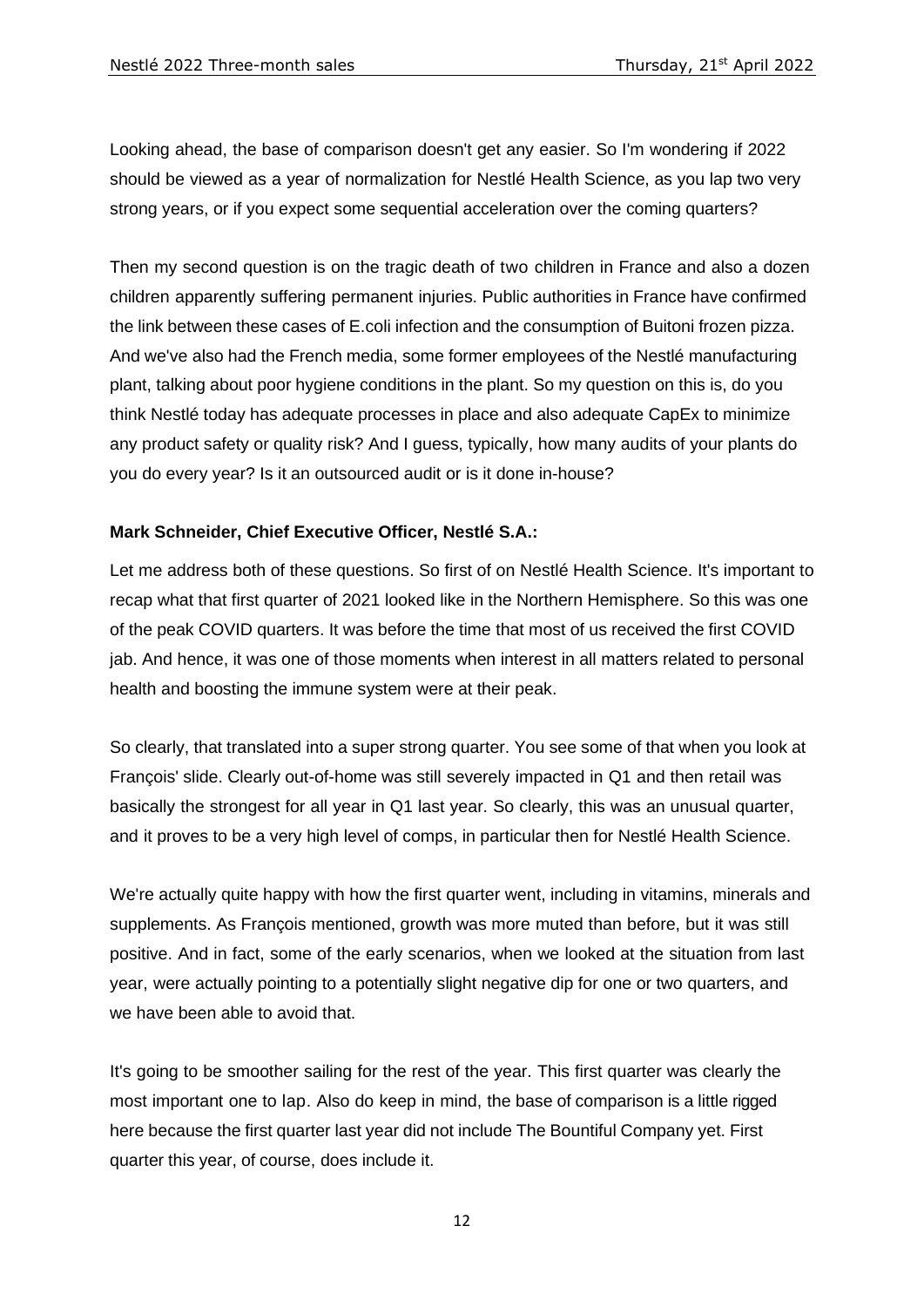When you look at the company now, Nestlé Health Science, on a two- or three-year stack, you're seeing double-digit growth. And overall, we're quite excited about the underlying growth dynamics of Nestlé Health Science. So no concern there.

Regarding your second question on Buitoni, let me first and foremost offer our deepest sympathy to all those affected. And also wanted to confirm to you that we, of course, give all the support we can to the people who are affected and their families. This is all the more upsetting since there's a number of children among the people who are impacted.

Let me tell you that as soon as we were informed by the French authorities on the suspicion here that in the pizza dough, there would be E. coli STEC, we immediately carried out a voluntary recall of the product out of an abundance of caution, interrupted all deliveries and suspended production.

At the moment, as you know, there's a public investigation underway. This limits also how many details we can share on the situation. But let me tell you that we're fully cooperating with the French authorities. They have a very important task to do, and that is to find the ultimate origin of this bacterial outbreak.

France does have a world-class food safety and public health system, and we also stand ready to support that investigation with all of our scientific resources. Let me assure you, we take this very seriously because consumer trust in our products is very key to us. And so in addition to the official investigation, when it comes to getting into the matter, handling all the details of the matters, trying to do maximum learnings from there, this will keep us busy for months and years to come.

So clearly, this is something that we do not cut any corners on. Let me also tell you when it comes to overall, the quality work that we're doing, we do not outsource that work on a large scale. We have 9,000 quality professionals worldwide that deal with this, including 800 scientists and 20 laboratories. And we're doing about 4 million analysis each year into the matter. We're doing audits also here from the center into our quality systems. All of those, of course, are in-house as well.

So this is clearly one where we do not cut any corners. And we consider it as core and not something we would like to outsource at any point in time.

13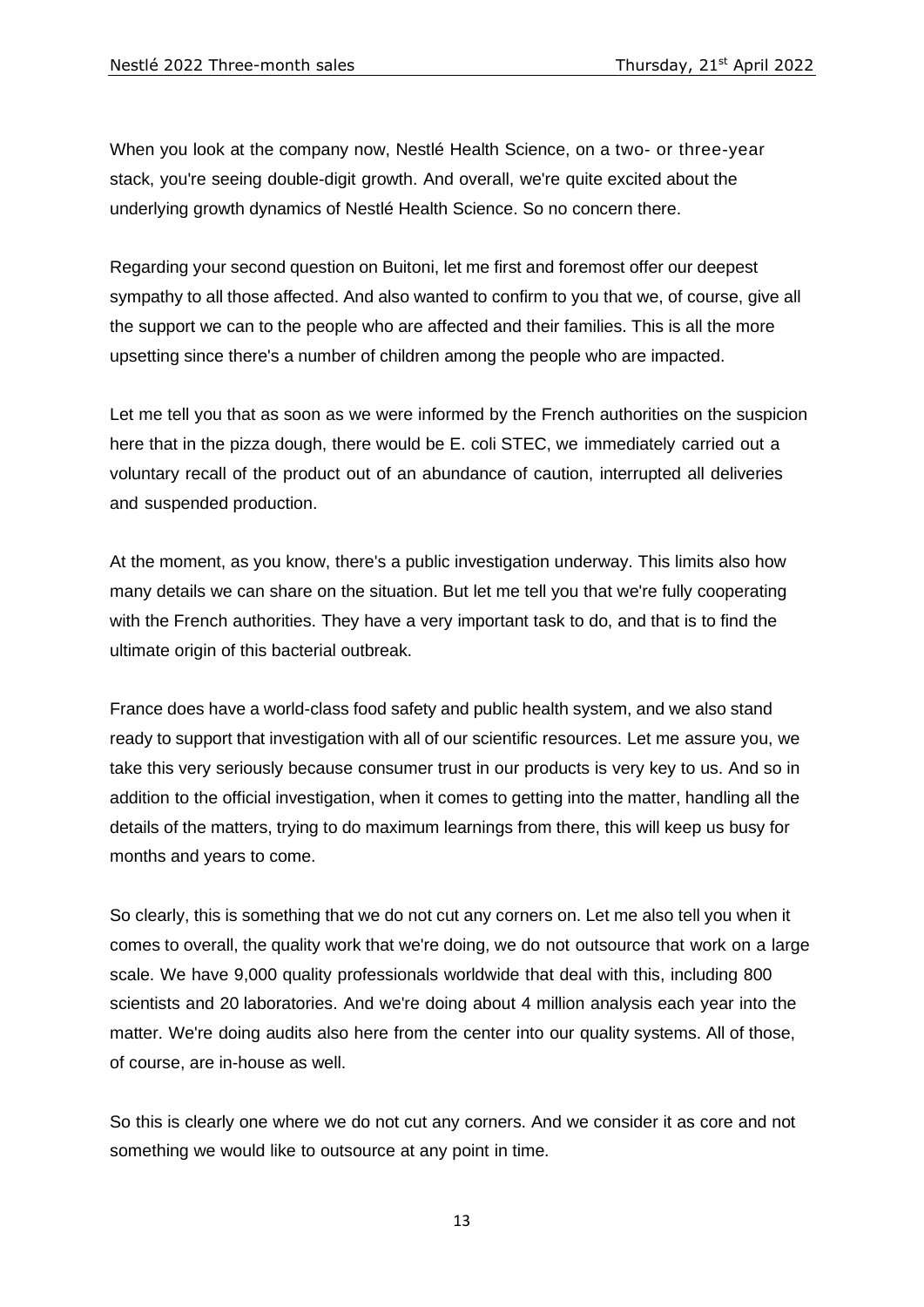Regarding the video, let me just tell you that these are old pictures from 2020. They're not representative of the strict sanitary and quality standards at any Nestlé factory, and they're also not related to that current situation. They're clearly taken out of context, and we do regret any misleading impression that this has created. So I hope that answers your questions.

### **Luca Borlini, Head of Investor Relations, Nestlé S.A.:**

Next question is from Warren Ackerman at Barclays.

| <b>Questions on:</b> | <b>Nespresso and Starbucks growth</b><br><b>PetCare</b> |
|----------------------|---------------------------------------------------------|
|                      |                                                         |

### **Warren Ackerman, Barclays:**

It's Warren Ackerman here at Barclays. Two questions for me. Can we dive maybe into a couple of the categories, one on Coffee. I'm looking in the Nespresso growth, it has been a bit slower now for three quarters in a row. I guess it's mainly comps, but I would have thought there would have been more benefit from mobility, particularly in the Nespresso boutiques, but that's not visible in the numbers because RIG is flat. So the question is, what is the next big growth engine for Nespresso? Is it still the Vertuo rollout globally? Or is there something else you can point to? And maybe while we're on the topic of coffee, can you maybe update on the Starbucks growth this quarter, please?

Then the second category I wanted to touch on was PetCare. You mentioned, Mark, growth on growth on growth. I think PetCare is probably the best example of that, 14% growth almost this quarter, record growth last year is very, very impressive. So I was wondering whether you can kind of dive into a little bit more detail exactly where and why you're taking so much market share. Is that share gain mainly in the U.S. and Europe? Or is it global? Is it also EM? And whilst on the topic of pet food, any update to share on your ambitions for PetCare in Asia, where you are still very underweight in that geography?

### **François-Xavier Roger, Chief Financial Officer, Nestlé S.A.:**

On Coffee, Nespresso, you need to look indeed at the comps. 3.3% of organic growth may look relatively soft in Q1, but it comes on the top of 17.1% last year. So if you look at the twoyear stack, we are double digit, actually, 10.2%. So we continue having a very strong growth for Nespresso and for Coffee in general.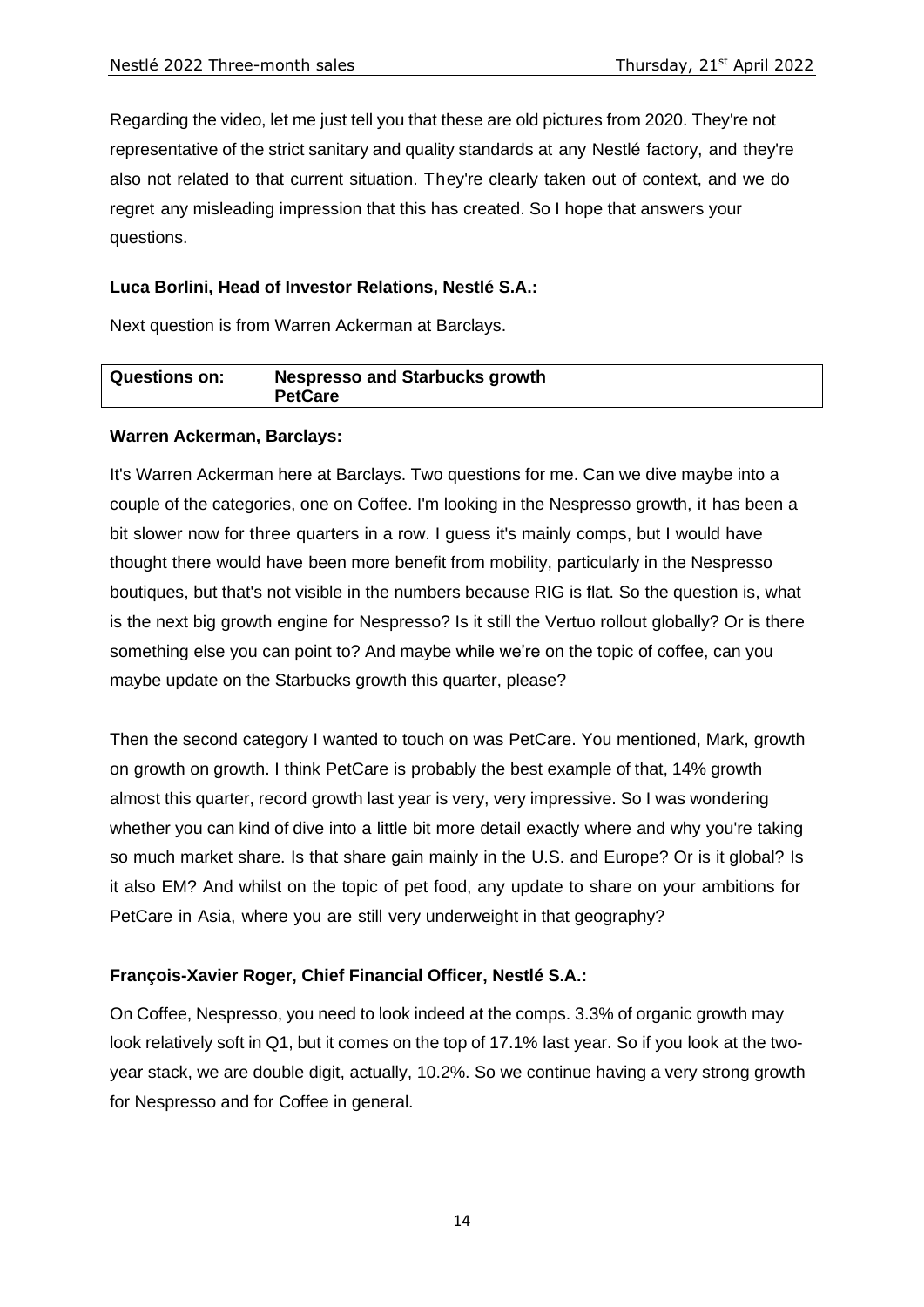Vertuo, you said it is the largest growth engine that we have, and it will continue to be most probably the largest growth engine that we have. Starbucks, we continue to do very well there. On all dimensions of Starbucks, Foodservice is really coming back very strongly now. As you know, we continue gaining market share as well in the Nespresso compatible capsules, and we have already captured 20% of the market worldwide in a little bit more than two years, which is really exceptional.

For Coffee in general as well, there is -- as we see that shift back from at-home consumption to out-of-home which is obviously benefiting the out-of-home business, a little bit at the expense of at-home. But we can see that there is a lot of resilience in our at-home sales for Coffee and in general for Nestlé.

For PetCare, we gained market share basically across geographies and across categories as well, on subsegments. So it's really driven by – largely by innovation and science-based innovation. That does make a big difference.

In Asia, this is one of the areas where we are gaining market share as well. We are still at a relatively small market share relative to the one that we have in Europe or in the U.S. but gaining as well and investing. The market is still at a relatively early stage of development. So no specific concern there for PetCare in Asia.

### **Mark Schneider, Chief Executive Officer, Nestlé S.A.:**

Warren if I could just build on one point here on Asia. There were a number of assets coming to market in the last year or so. Not large companies, as François said, this is not a very consolidated space, but nonetheless, I think people were trying to take advantage of the good times that the pet food industry enjoys right now. And to us, largely, this was a matter of what I call acquisition price discipline. So clearly, pet food is hot right now. Even though we're gaining share, I think everyone else's numbers are up, too. And so clearly, we walked away from a number of deals simply because the financials didn't make sense. But we do continue to invest in the internal growth. We have strong brands, and we'll continue to do that.

### **Luca Borlini, Head of Investor Relations, Nestlé S.A.:**

Next question is from Bruno Monteyne at Bernstein.

| <b>Question on:</b> | <b>Retail and Out-of-home balance</b> |
|---------------------|---------------------------------------|
|                     | <b>Infant Nutrition in China</b>      |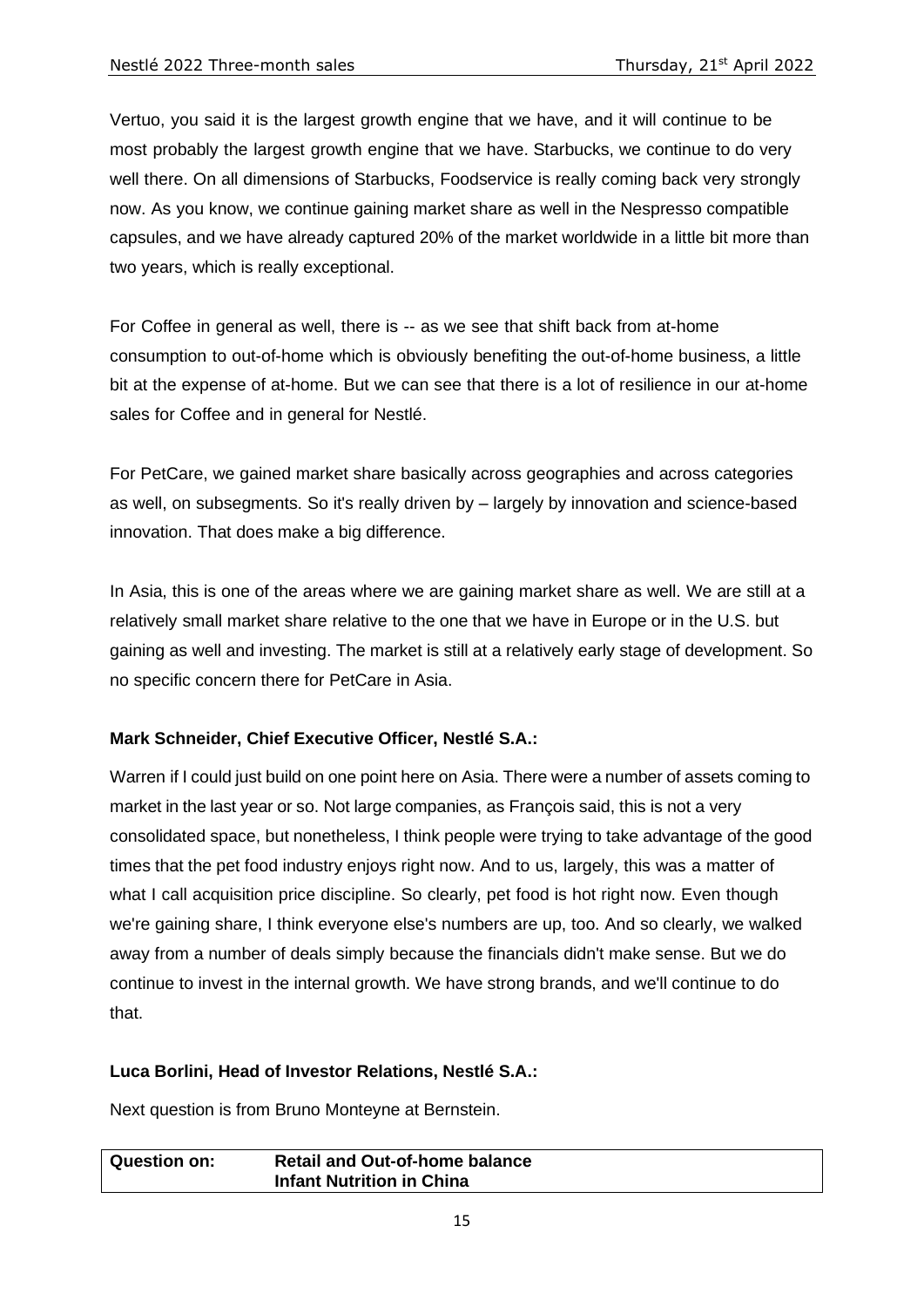# **Bruno Monteyne, Bernstein:**

My first question is back to something you said, it's quite an exceptional quarter and clearly, retail holding up so well with out-of-home rebounding. Is it simply because what you're doing out of home is a very different product mix, or special circumstances of both doing well will very soon change and therefore the retail will decline? Or is there something we're missing in the whole explanation? I struggle with it.

The second one is China Infant nutrition. It keeps being quite materially negative, dragging down the overall of China. It's been there for a while. Can you just update us on the timing when you think the drag of China Infant nutrition should get out of the system?

# **Mark Schneider, Chief Executive Officer, Nestlé S.A.:**

Maybe I can take a first crack and then maybe François can build, in particular, on some of the in-home, out-of-home.

So on China first. I know there were some questions about the negative pricing for the first quarter, and that is related to Infant nutrition. We have taken a number of portfolio adjustments there. And as a result of our work that we're doing to reposition the Infant nutrition business, that was one of the consequences.

We lost to a very slight extent market shares in the first quarter, but we do now expect the situation is stabilized, and we expect us to return to positive growth later in the year. As we've seen from some of our peers, again, the industry there and the situation is not as bad structurally as some people might think. So, this is mostly about doing our homework, Nestlé homework and then later on returning to positive growth, and we're confident about that.

# **François-Xavier Roger, Chief Financial Officer, Nestlé S.A.:**

François speaking. So indeed, we see a lot of resilience in the retail channel. It's amazing to see that in Q1 we grew 5.9%, but over a very strong base, 9.2% of organic growth last year. So it's very resilient.

We monitor very carefully change in consumer patterns, and we see that consumers habits have structurally changed over the last two years, and we think that some of these habits are here to stay.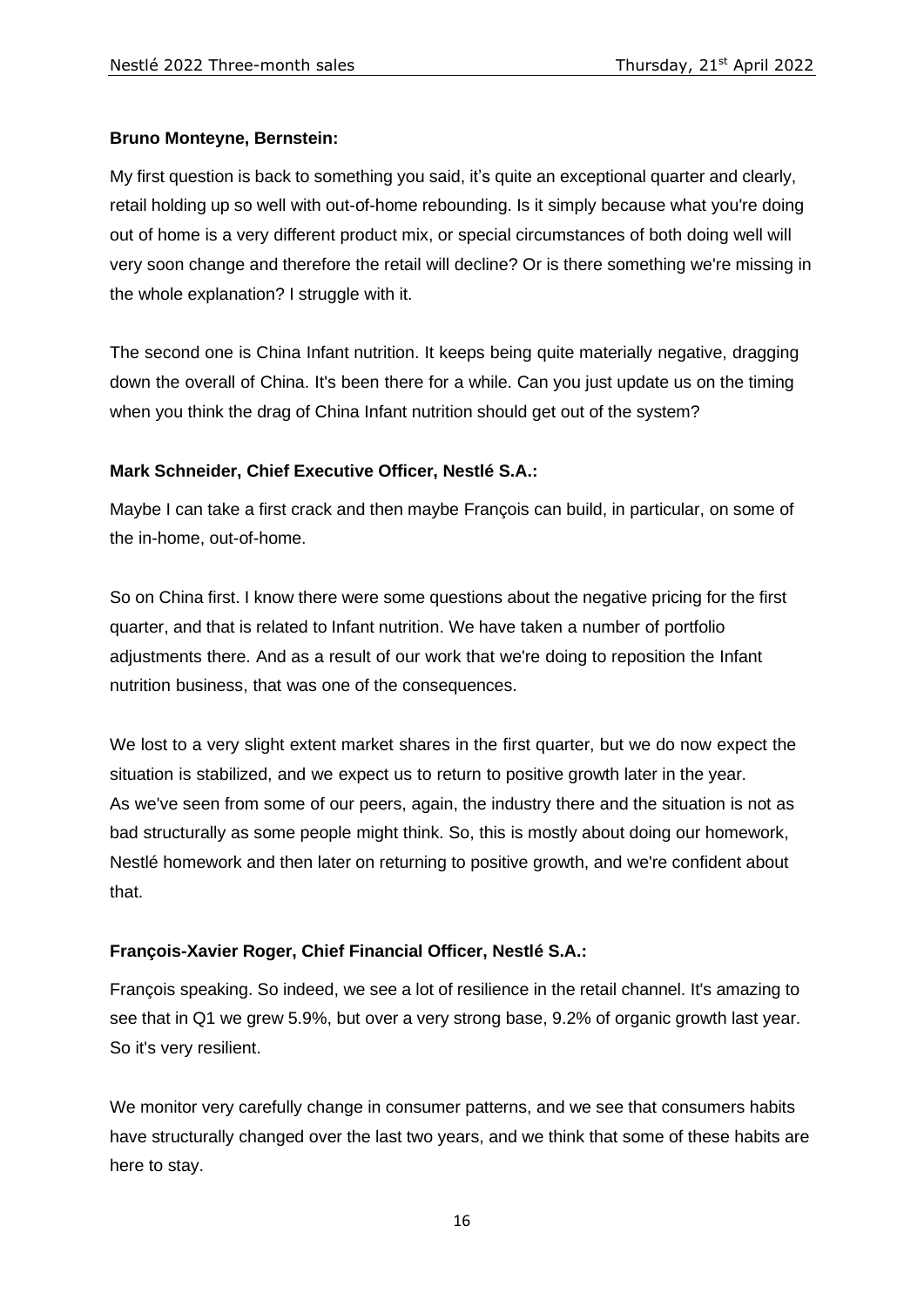Such as, for example, strong demand for e-commerce, such as increased interest for health and immunity benefits, increased pet adoption and as well the higher level of working from home. As a consequence, this may explain as well the fact that at-home consumption remains very strong.

So I would say, so far, so good. That's something that we are monitoring carefully. But very positively surprised by the fact that we see out-of-home rebounding nicely and exceeding the pre-COVID level, while at the same time, seeing a very resilient retail business.

### **Luca Borlini, Head of Investor Relations, Nestlé S.A.:**

Next question is from Jon Cox at Kepler.

| <b>Questions on:</b> | Russia                 |
|----------------------|------------------------|
|                      | <b>Margin guidance</b> |

#### **Jon Cox, Kepler Cheuvreux:**

Just a couple of questions. One on Russia and how you're accounting for that. You said it's no longer in organic. I wonder if you'll keep that up all year. And where abouts is it being shown then in the M&A line? And I'm wondering if you're moving to deconsolidate that business? And if so, what sort of, if any, write-down should we expect? I know the business is not particularly large for you guys anyway.

Then just back to the sort of inflation and the guidance question again. You're saying now that's more challenging. And I'm wondering, is that because you now have to go back to European retailers specifically to talk about price rises again? Or is it because you're more worried about the impacts on volumes and then capacity utilization and that having an impact on margin? Just trying to get an understanding why you think it's more challenging. Is it really because it takes more time, or is it because you think the impacts on volumes is going to be worse as we go through the year?

### **Mark Schneider, Chief Executive Officer, Nestlé S.A.:**

Jon, let me take a crack at the pricing side and also make some general comments about Russia and then maybe François can comment specifically on how we account for it. So clearly, the effects of this are felt worldwide. One immediate transmission belt here to every aspect of our business was the rise in energy prices, because, as you know, that's not only our own energy consumption, that's also our trucking and distribution costs. And it's also, to a large extent, our packaging materials, PET being one example.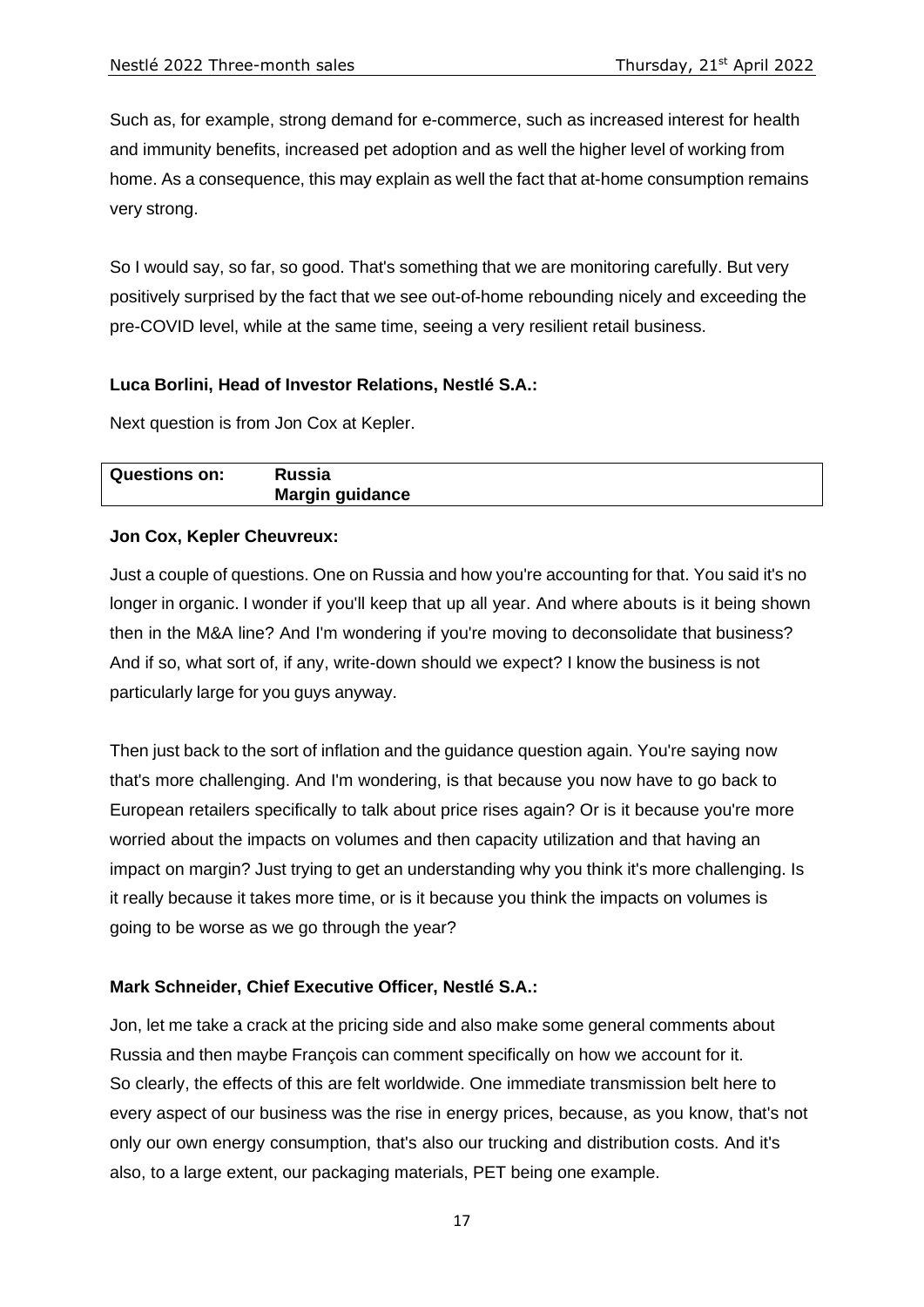So, it was the energy plus certain commodities shooting up that clearly, within a matter of few weeks, changed the situation. And then obviously, as we discussed in the full year conference call, different markets, different environments have different timetables for when you can review pricing. I think by now, everyone has understood that there is such a significant surge underway starting from last year that clearly, price stability is simply not on the cards.

I mean, as you know, when you compare full year margins, we're defending our margins here. We're not expanding our margins, and we're doing the pricing as responsibly as possible. But clearly, the situation has become worse. And that's what we were trying to signal because we had expressed a larger degree of conservatism when it comes to the UTOP margin as part of the full year guidance.

So again, all we were trying to do is sort of give you the latest impression on that. When it comes to Russia overall, I hope that no one has questioned our motives for the path that we have chosen regarding our presence there. This is not about gaining commercial advantage. For us, it is about a universal human right that we don't want to let go lightly. And if that didn't come across clearly enough, I would want to offer my regrets. It's very hard, as you can imagine, for a food company to tell them to stop supplying food, just like it's hard for a pharma company to stop making medicine or for a hospital to stop accepting patients. And for us, a presence on the ground is never just a business opportunity. It also comes with, what I call, extensive rainy-day responsibilities for the communities we serve.

We demonstrated that around the world when it comes to the COVID pandemic. And I think we're demonstrating it today, in particular, on the ground in the Ukraine, where we're one of the few food companies still operating and supplying the population. When it comes to Russia, consistent with this very limited approach and the trade restrictions and everything else that applies, I think we've chosen the most conservative option for computing our Q1 growth, and that is excluding it. And I think that's very consistent with the announcements that we made on March 23 regarding our plans for Russia.

But let me turn it to François for a more detailed description here on how we intend to account for this.

# **François-Xavier Roger, Chief Financial Officer, Nestlé S.A.:**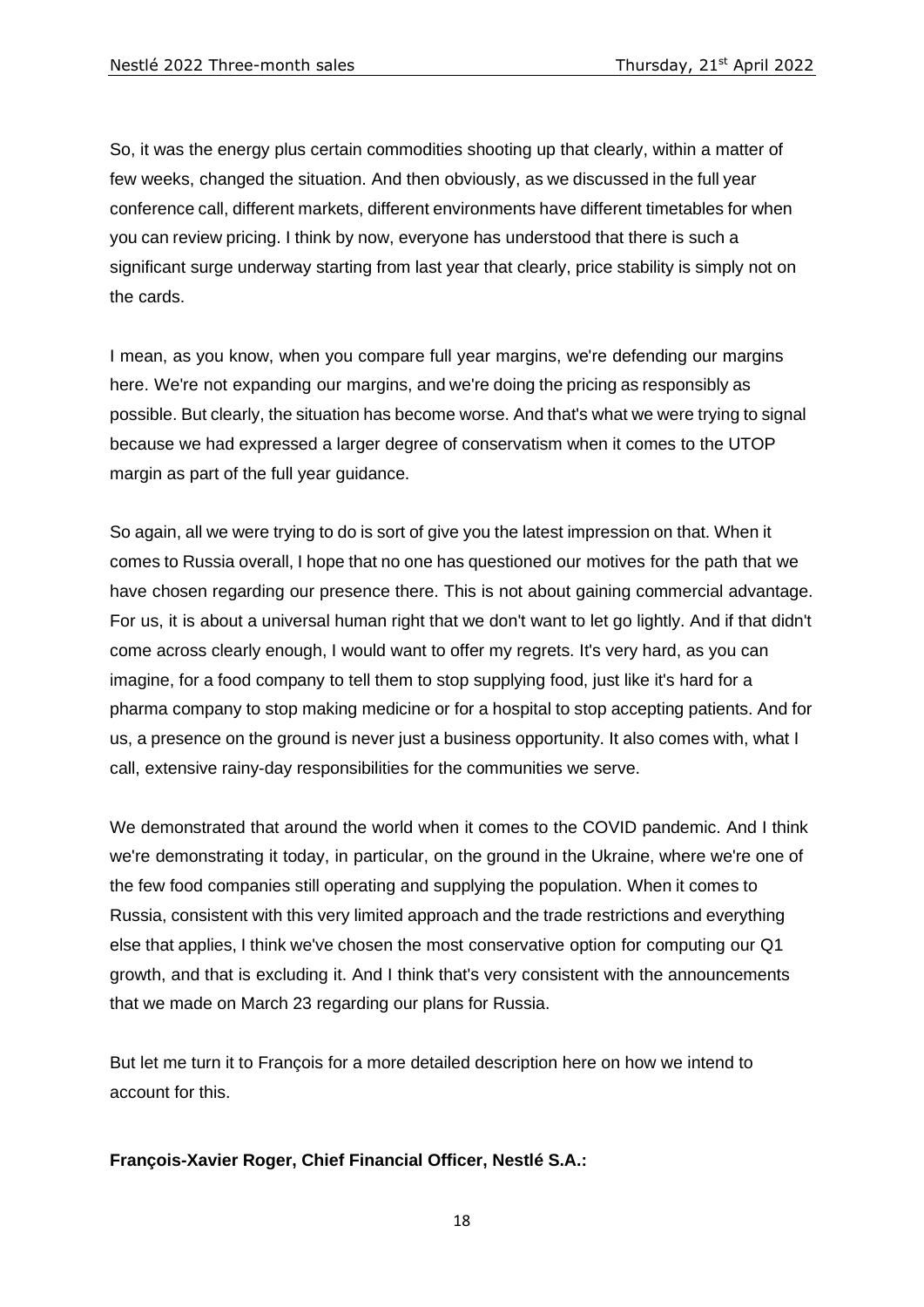Thank you, Mark. So we decided to exclude the Russia region from the organic growth. So we redefined our APM, the alternative performance measurement, for organic growth. So we did that because we see that we have significant disruption in terms of operating conditions in the Russia region and it would bring a lot of volatility.

As Mark said, we did not need Russia to show a good quarter. It would have been even better. But I mean, we had a very strong quarter even without Russia. Just technically, so we excluded Russia from organic growth, but it remains consolidated in our accounts. So it remains reported and consolidated in our net-net sales as well as in our profit. So we needed to reconcile it somewhere and the adjustment, as far as the Russia region is concerned, goes into the FOREX and M&A line. Just for your information, in Q1, it was about 2/3 in the FOREX line and about 1/3 in the M&A line. There was a lot of FOREX impact linked to Russia because we had a significant depreciation of the Ruble during Q1.

#### **Luca Borlini, Head of Investor Relations, Nestlé S.A.:**

Next question is from Pascal Boll at Stifel.

#### **Question on: Nespresso RIG**

#### **Pascal Boll, Stifel:**

I have a question on Nespresso, again on the rather flat RIG. What is behind there? I mean I see the high base last year. On the other hand, you also report that declining or rather weak sales in Europe for Nespresso, but a good performance in Starbucks and Nescafé. So my question here is, as Nespresso is a D2C business, I guess, you have a pretty good insight into your consumers. So, do you have incremental new consumers? Is the flat RIG also driven by people trading down maybe also for the new Nescafé Farmer Origins ones. What's the dynamic here?

#### **François-Xavier Roger, Chief Financial Officer, Nestlé S.A.:**

So Pascal, no signs of trading down for the time being. As I indicated earlier, we see premium products, and this is valid for Coffee as well, growing faster than the average of our sales. So we continue seeing a very strong momentum.

The flat RIG that you are talking about is essentially linked to the unfavorable comps with a very high growth last year, 17.1%, as far as Nespresso is concerned last year. The only change that we saw is a shift from at-home consumption to out-of-home. So we see a very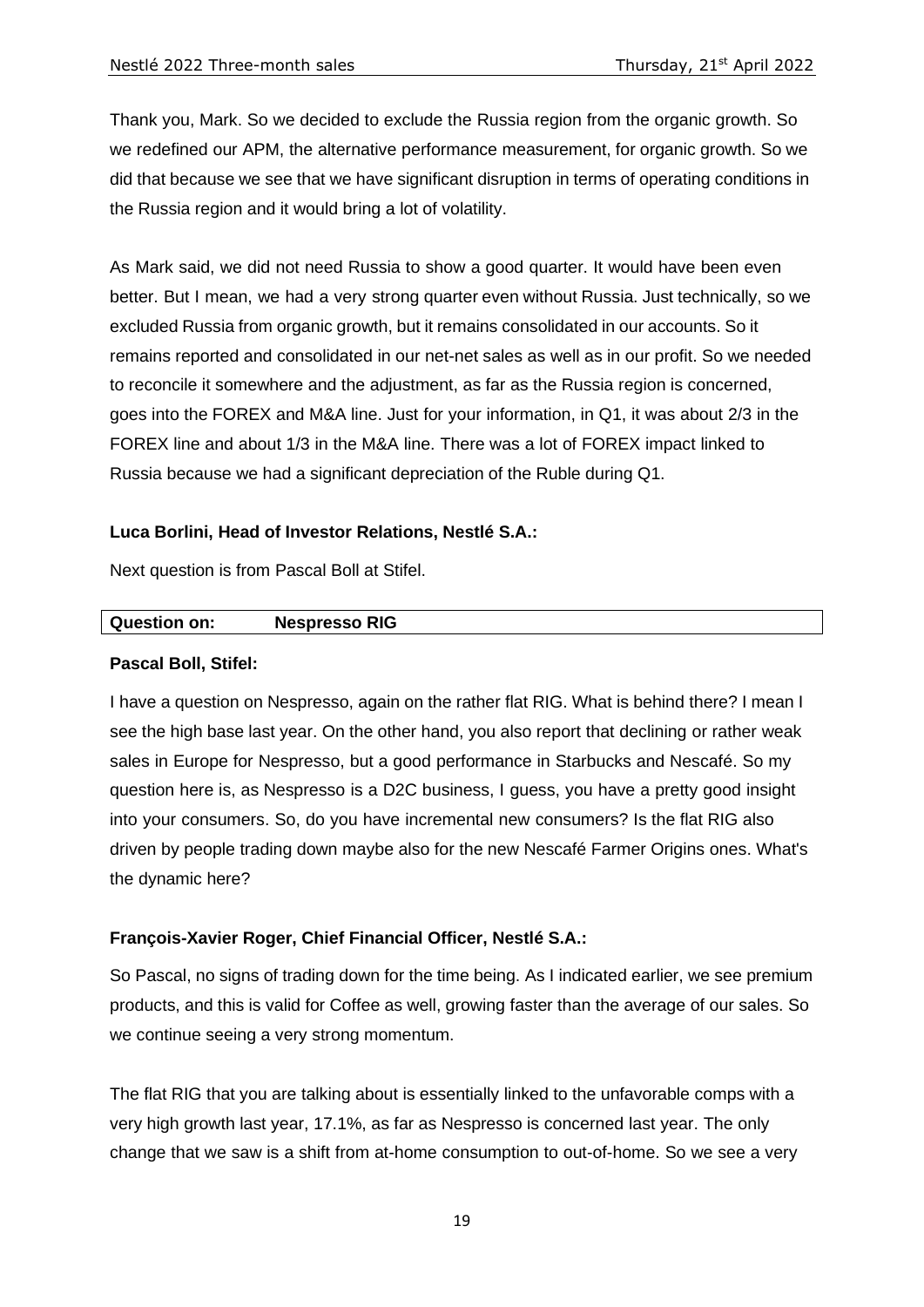strong development in out-of-home consumption for Nespresso as well, but this is something that we expected would happen as we see less lockdowns around the globe.

So, innovation continues as well to be a significant growth factor along with Vertuo, as I indicated earlier. I think that there is no concern in terms of volume, I think that if you look at the volume of Nespresso today, it is something like 20% higher than what we were selling prepandemic. So we remain with a very strong base that has grown significantly in terms of consumption and volume in comparison with the beginning of the crisis.

# **Mark Schneider, Chief Executive Officer, Nestlé S.A.:**

Pascal, maybe I can build on that in general, not just for Nespresso. You may recall on one of the earlier conference calls, I pointed out the need, whenever possible, to build either two or potentially even three-year stacks to get a good view of how a brand or a category has performed, and that still continues to apply.

And in my opinion, any such stack should begin in 2019 or 2020, and then you should incorporate the latest data. And if something meaningful happens, you can trust us, we would try to call that out so that you have a good sense of where a category is going. But this is a time with significant gyrations, and I think prior year comps are meaningful, are important, and something that needs to be incorporated.

Obviously, then in some categories, especially in the U.S. market, you also have to take supply chain constraints into account. So that's why there's lots of noise in the system. It's important not to over-interpret. And we're trying as much as possible to separate that noise from what is the true underlying category dynamic. And I'm also not concerned about Nespresso. Just like François said, in fact, business is stepping up to a much higher level and continues to perform well based on innovation in general and then the rollout of the Vertuo system.

### **Luca Borlini, Head of Investor Relations, Nestlé S.A.:**

Next question is from James Targett at Berenberg.

**Questions on: Pricing negotiations Russia growth in Q1**

**James Targett, Berenberg:**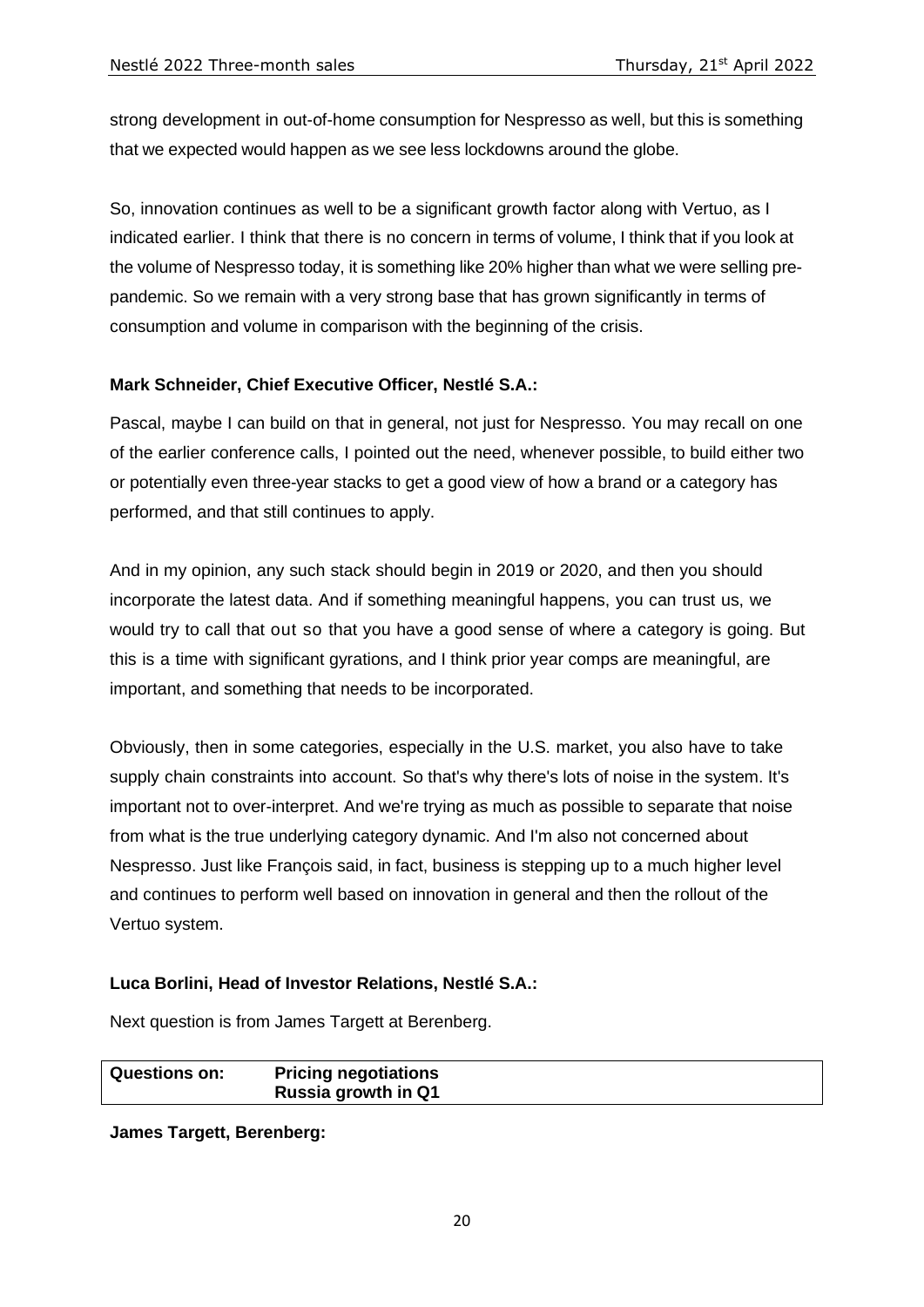I just wanted to build on a couple of questions asked previously, one on pricing and one on Russia. So just on pricing, you mentioned additional price increases will be required during the year. But can you say how confident you are that in Europe in particular, retailers will be prepared to negotiate pricing, if you like, more than the typical kind of once a year that they do historically. And so therefore, if we should expect material incremental pricing in Europe before the beginning of next year, when the next window would land?

And then, on Russia, is it possible to sort of quantify what the magnitude of the growth was in Q1? I appreciate it's not part of the organic growth now, but I'd be curious to know what that was. And how big is the kind of essential food part of that Russia portfolio that you continue to produce and supply in Russia?

# **Mark Schneider, Chief Executive Officer, Nestlé S.A.:**

James, thank you. And look, on the pricing, obviously, we're trying to be transparent and helpful, but we don't want to handicap how next pricing moves are going to work out. Obviously, we're trying to do this with the best of our interest of shareholders in mind. So sorry that we can't be more transparent on that. Suffice it to say, people do see significant commodities and energy, as I mentioned before, going up. And so I think there's generally good understanding in the public that obviously something has to give, and we can't keep things constant in light of the significant cost pressures that are affecting everyone, and there's no exceptions. Then for Russia, let me turn it to François.

### **François-Xavier Roger, Chief Financial Officer, Nestlé S.A.:**

Yes. So if we had kept Russia in our organic growth, our organic growth at group level would have been higher, which means that Russia grew at a higher level than the average of the group. This is essentially linked to the fact that we did quite a lot of pricing in Q1 as a consequence of the significant depreciation of the Ruble, because it went down by almost 50% at a given time.

In addition to that, we have seen that there was a lot of pantry loading in the context of the crisis locally. So when you add up the pricing and pantry loading, this is the reason why we had this benefit in terms of sales in Russia in Q1.

### **Luca Borlini, Head of Investor Relations, Nestlé S.A.:**

Next question is from Tom Sykes at Deutsche Bank.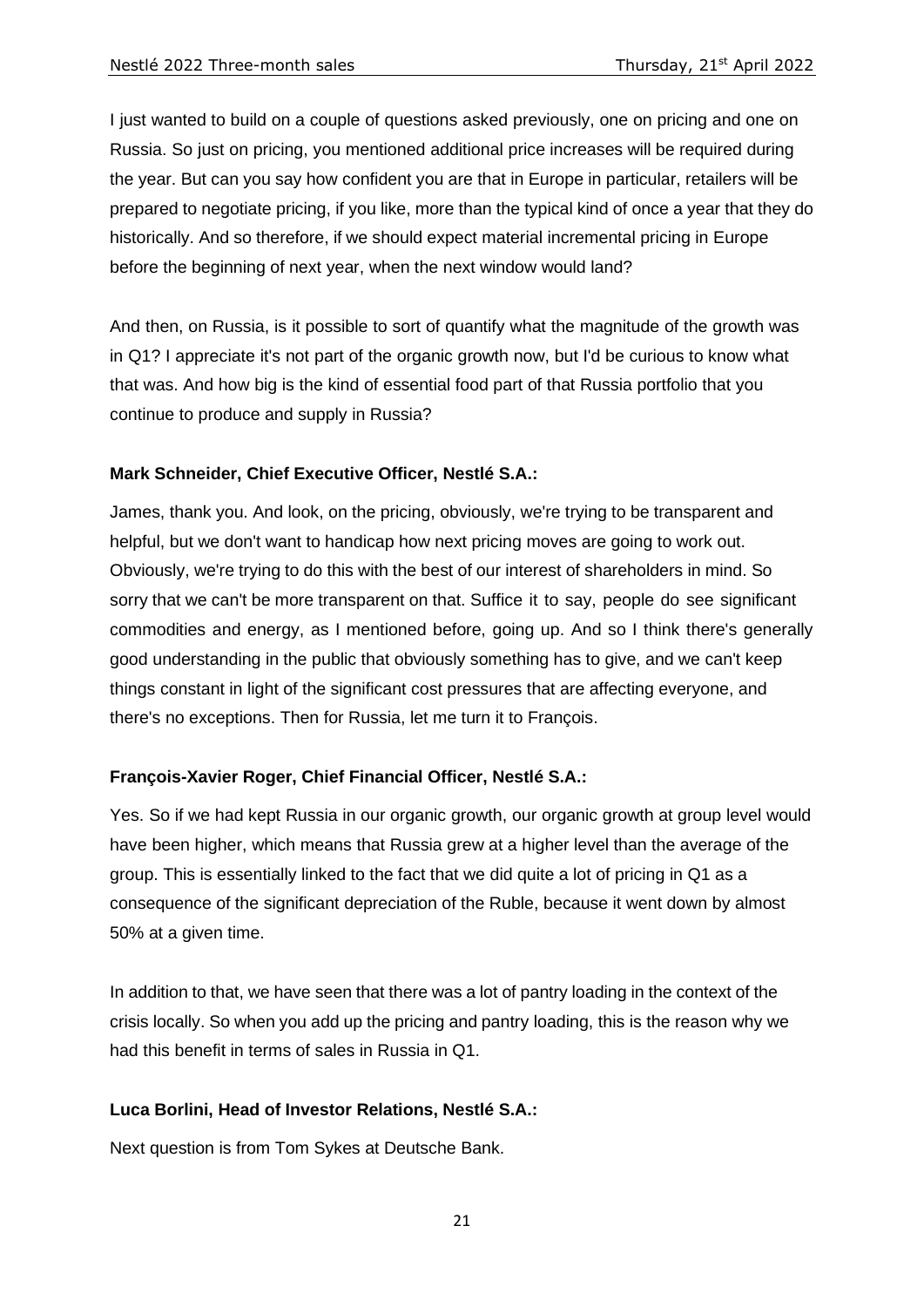#### **Questions on: Pricing in North America Consumer behavior – Online vs Offline**

#### **Tom Sykes, Deutsche Bank:**

Yes. Firstly, just on the North American pricing, which was obviously very high. Could you maybe give a little bit more detail as to some of the categories where you saw some of the highest pricing there? And is that sort of peak level of increase and was there any impact of the supply chain constraints you spoke about, shorter-term impact in that pricing, which may alleviate a bit?

And then just on consumer behavior, offline versus online, is it at all easier to engage in net revenue management? And is that potentially a bit less price sensitivity offline versus online? And are you benefiting from that at the moment as some of the channels re-balance a bit, please?

# **Mark Schneider, Chief Executive Officer, Nestlé S.A.:**

Tom, let me take a crack at the pricing side and then hand over to François. Look, I can't go into too much detail on the categories. But I think the picture you've seen and that is higher pricing in the U.S. market than comparatively in Europe or elsewhere. I think that's not unusual. And I think it's very consistent with some of the peers reporting I've seen. I think a lot has to do with the fact that, in addition to commodities, you've also seen significant labor cost inflation plus the distribution cost inflation. There's a real distribution shortage there and crisis, and that has an impact on trucking costs. And of course, it's something that we need to reflect.

So I think we are just, as I said, we're trying to be responsible in pricing. But when we see these cost items shoot up, we need to take appropriate action, and that is what the U.S. team has done.

### **François-Xavier Roger, Chief Financial Officer, Nestlé S.A.:**

Tom, one complement I can give to that. which is linked to two other questions that you asked in terms of consumer behavior and trade spend as well. In certain markets, and it has happened in the U.S., and that explains part as well as the high level of pricing that we had, given that we were facing supply chain constraints, we did less promotional activities. As you can understand, if we were very tight to supply the market, there was no necessary point to maintain heavy promotional activities for some of our categories or some of our SKUs and products. So this is part of the reason why you see a lot of pricing in the U.S.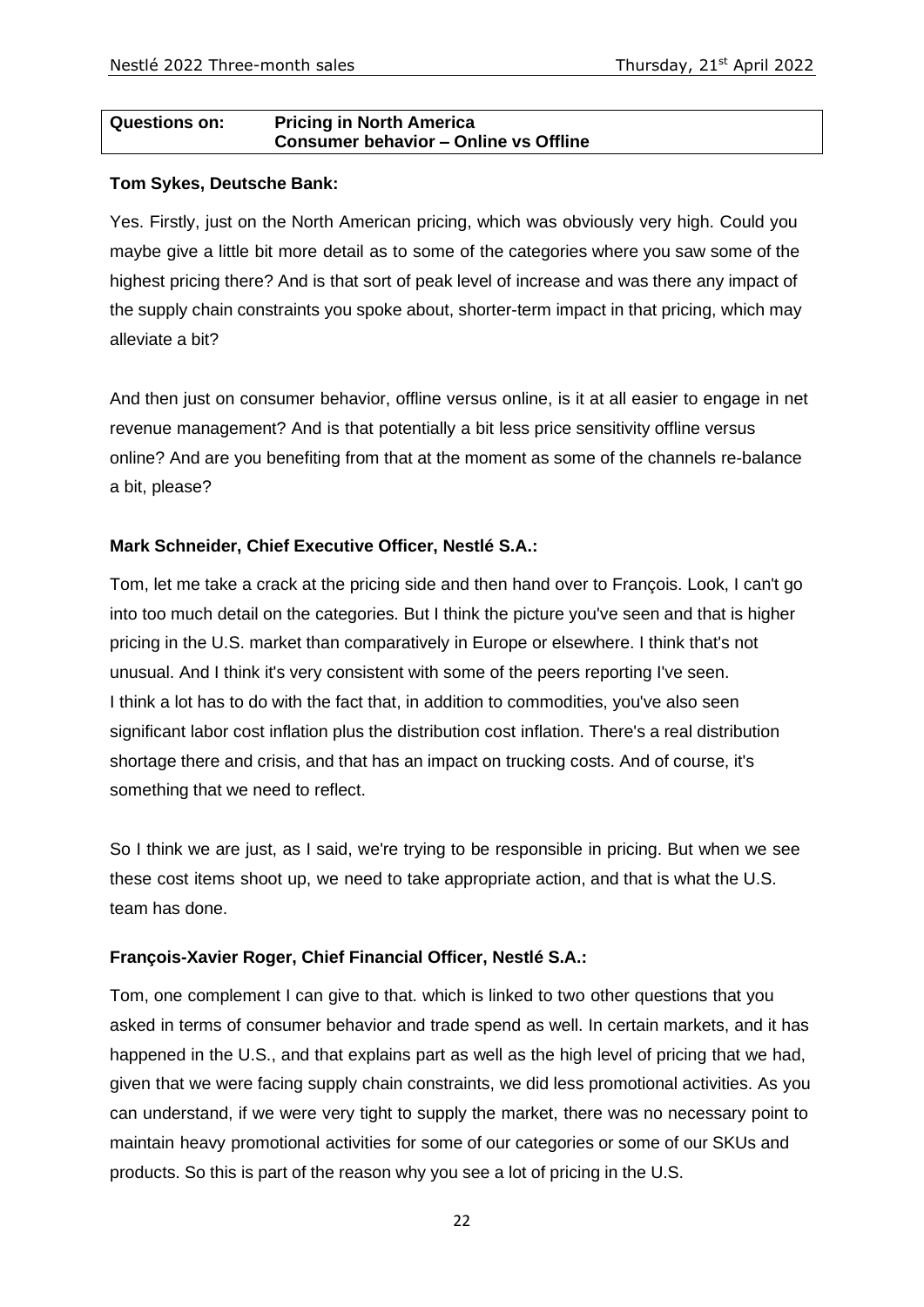As you know, in the U.S. as well, it's usually easier to implement pricing because we have less constraints than in Europe, timing-wise, which means that we can usually react faster than in some other markets and more specifically in Europe.

### **Luca Borlini, Head of Investor Relations, Nestlé S.A.:**

Next question is from Pinar Ergun at Morgan Stanley.

| <b>Questions on:</b> | State of the consumer globally |
|----------------------|--------------------------------|
|                      | Supply chain                   |

### **Pinar Ergun, Morgan Stanley:**

I have a high-level one. Could you please share your perspectives on the state of the consumer globally? Is the consumer in a much better shape than what some of us fear? Or are we yet to see the impact of the rising cost of living on consumer behavior when it comes to demand or down trading and things like that?

And then the second question is on supply chain. Back in February at the full year results, you mentioned that you had been facing significant supply chain constraints in the U.S., especially on the logistics side. How did those evolve in Q1 beyond Frozen foods? And could you please give us any update on the latest situation, both for Nestlé and your views on the industry-wide supply chain constraints?

# **Mark Schneider, Chief Executive Officer, Nestlé S.A.:**

Thanks, Pinar. Let me start with the second one. I think when we reported in January -- in February, we were still very much under the influence of how constrained January was. This was probably the peak of the Omicron crisis in the U.S. So the absenteeism here among our own workers, but also absenteeism everywhere among our suppliers and in our distribution was pretty significant, and that really exacerbated the supply chain constraints. I think since then, the situation has slightly improved. And clearly, that COVID part has certainly relieved itself. I think what we're still seeing as a result of this significant step-up in demand now in '22 over, let's say, 2019 levels, we still have some catching up to do when it comes to capacity and installed capacity.

Pet food is one good example. So this may hit some categories more than others. But I think overall, the situation has slightly improved simply because the Omicron wave has come and gone.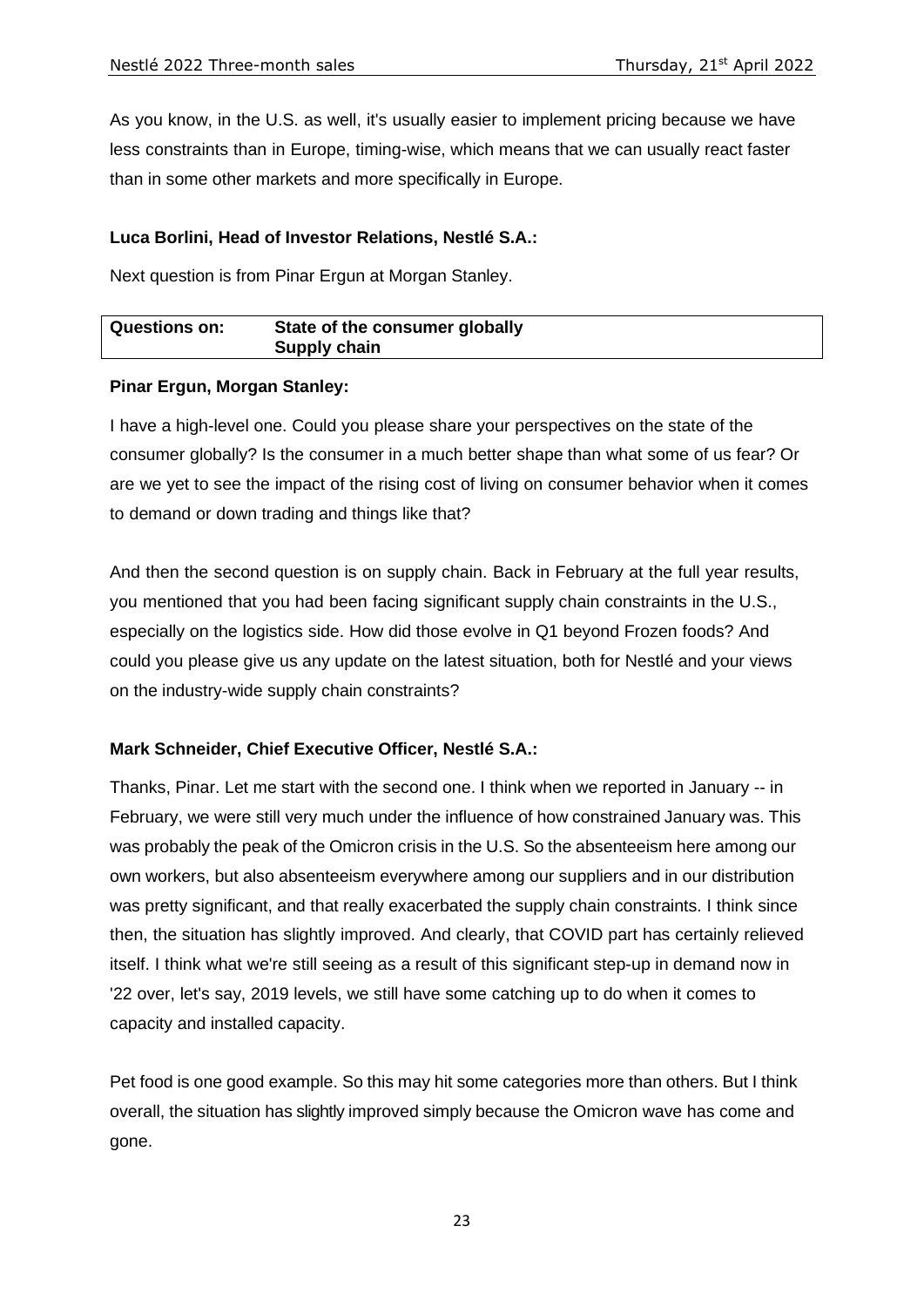# **François-Xavier Roger, Chief Financial Officer, Nestlé S.A.:**

Pinar, on the consumer behavior, as we indicated, we have not seen any evidence of downtrading today. The evidence of it is the fact that we see, for example, our premium products growing faster than the average of Nestlé.

And we have not seen any evidence either of negative elasticity on volume. We do expect that there will be some, probably as we progress further in the year and as we raise prices. I'm not saying that it came as a surprise. But I mean, as we raise prices to levels that we have not seen for at least 15 years, we could have expected probably more.

There might be one reason, to be seen, but is the fact that probably during the COVID crisis, probably a lot of consumers did increase their savings level and continue to consume at a relatively high level. I mean we see that across FMCG by the way. You did listen, I'm sure to many of our peers as well, and you can see that the level of consumption is relatively solid across segments and industries as well. So that might be one of the explanations. Certainly something that we are monitoring carefully and pleased to see so far that we have not seen neither down trading nor negative elasticity, not to a significant level.

### **Luca Borlini, Head of Investor Relations, Nestlé S.A.:**

We have our last question of the day coming from Jeremy Fialko at HSBC.

| <b>Questions on:</b> | <b>Margin headwind from Russia</b>          |  |
|----------------------|---------------------------------------------|--|
|                      | <b>Southeast Asia Inflationary pressure</b> |  |

### **Jeremy Fialko, HSBC:**

One follow-up on Russia and then a question on Asia. So firstly, on Russia, clearly, you are still recording sales in that market. But you've said that you're not going to be booking any profit. So naturally that is a little bit of a headwind to your margins. So can you quantify what that might be? And also, is that kind of included within the 17% to 17.5% margin guidance? Or is that margin guidance now completely excluding Russia? That's the first one.

Then secondly, on Southeast Asia, clearly these economies are facing the typical inflationary pressure issues. But at the same time, these economies, which actually saw quite a severe COVID impact, they're now reopening as restrictions are removed. So could you talk a little bit about how you see the kind of puts and takes of that over the coming quarters in terms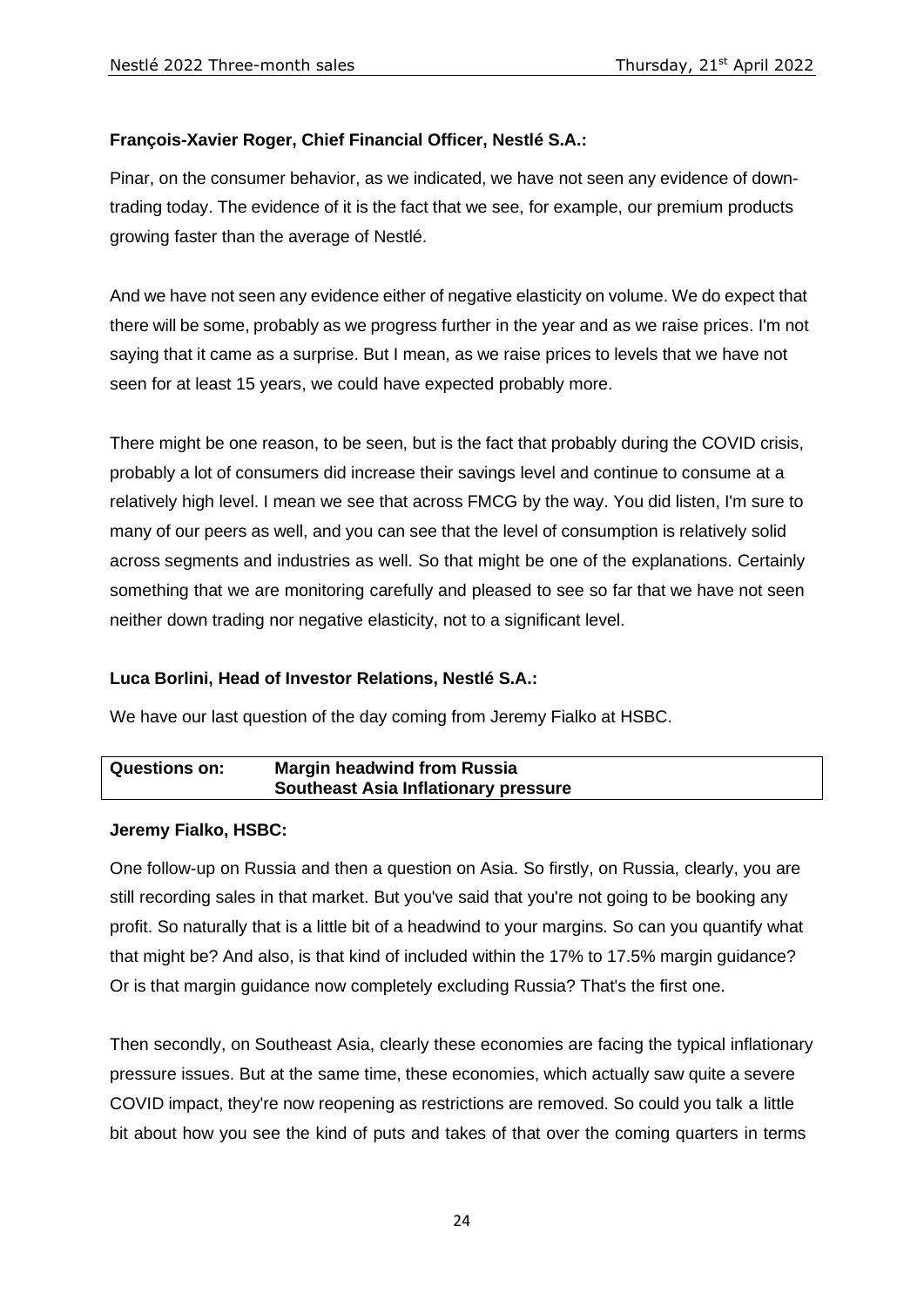of whether actually the COVID reopening could outweigh any sort of broader inflationary impact on demand?

# **Mark Schneider, Chief Executive Officer, Nestlé S.A.:**

Jeremy, on Russia, let me start there. So this is, of course, a situation with lots of moving parts right now. As François mentioned, currency is gyrating. We have significant supply chain constraints. We are also, as you know, in the middle of suspending key brands and really focusing on just essentials. So lots of moving parts, which I think fully vindicate the decision here to not count it towards organic growth.

When it comes to consolidating the business, you don't have a choice. As long as you control it, you have to consolidate it. And so this is not something we can simply say, I don't. So this is the difference between organic growth, which is an alternative performance measure, and then simply consolidating. Our guidance here is not qualified. So this is the guidance and something that you can use as a good point to navigate from. And so we're not making this dependent on a specific decision regarding Russia.

And on Southeast Asia, let me hand it to François. But here again, it's always important at times of lots of volatility and lack of visibility, the more prudent course is not to be out there with grandiose forecast and expectations. So clearly, it's very hard to gauge at this point where some of the COVID, for example, in Greater China and other Southeast Asian countries is going.

### **François-Xavier Roger, Chief Financial Officer, Nestlé S.A.:**

Yes. And Jeremy, just to complement. So in Southeast Asia, we had low single-digit growth with robust demand, for example, for some products like Maggi and Nescafé. We have some countries that did very well and were key contributors to growth, like Malaysia and Thailand, with strong demand for Coffee and Culinary and we even launched new products like Milo Soy that resonated very strongly with consumers.

Then we have countries with totally different behaviors, the Philippines and Vietnam. We had a slight sales decrease with negative category dynamics in some categories. So it's very difficult to draw a conclusion. As you know, many of these countries are also very dependent on tourism, and they have been suffering quite a lot over the last two years as a consequence. And so we see diverse behaviors and fortunes there.

25